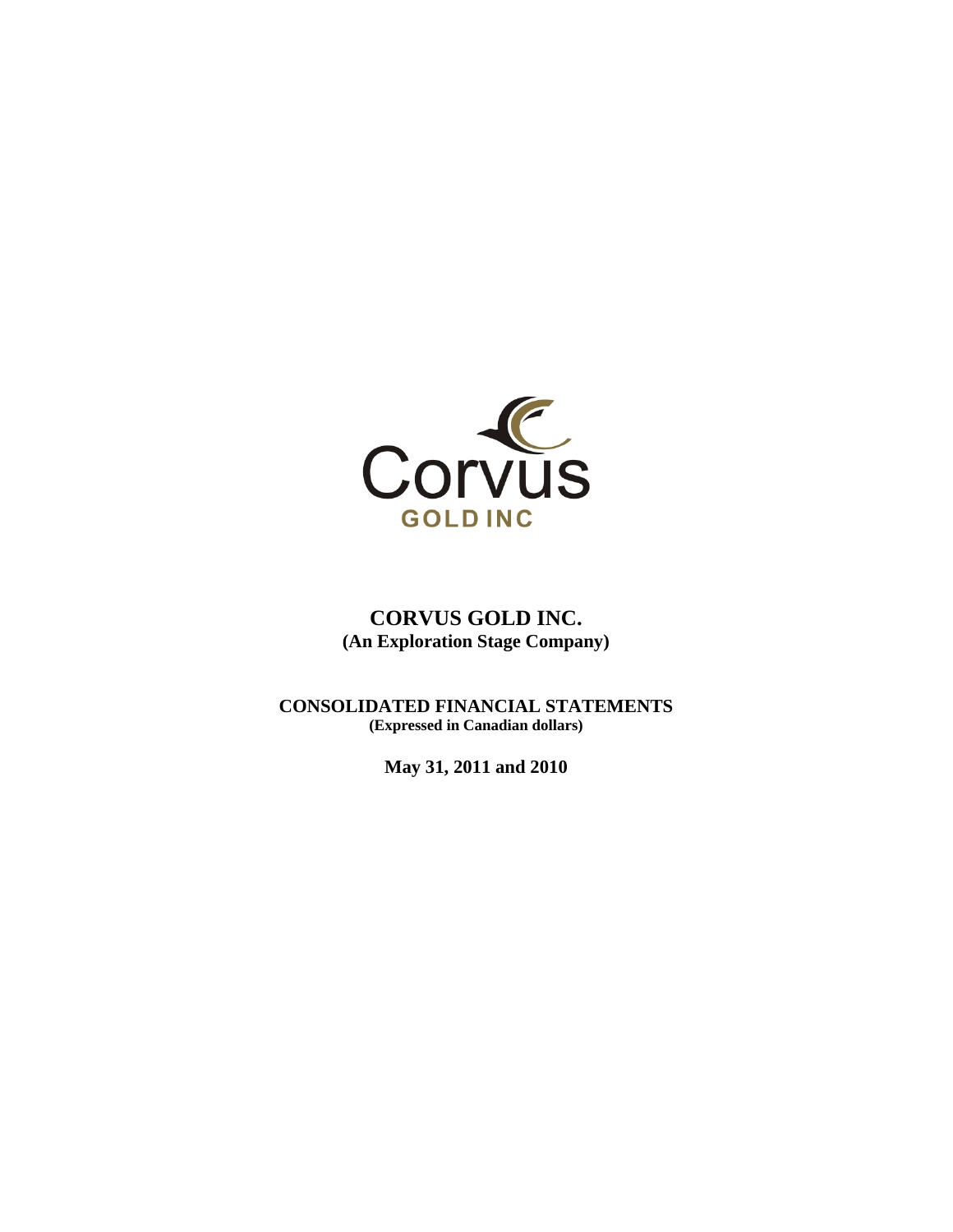# **CORVUS GOLD INC. (An Exploration Stage Company)**

# **MANAGEMENT'S RESPONSIBILITY FOR FINANCIAL STATEMENTS**

The consolidated financial statements and all information in the annual report are the responsibility of the Board of Directors and management. The consolidated financial statements have been prepared by management in accordance with Canadian generally accepted accounting principles. Management maintains the necessary systems of internal controls, policies and procedures to provide assurance that assets are safeguarded and that the financial records are reliable and form a proper basis for the preparation of financial statements.

The Board of Directors ensures that management fulfills its responsibilities for financial reporting and internal control through an Audit Committee. This committee, which reports to the Board of Directors, meets with the independent auditors and reviews the consolidated financial statements.

The consolidated financial statements have been audited by MacKay LLP, Chartered Accountants, who were appointed by the shareholders. The independent auditor's report outlines the scope of their examination and their opinion on the consolidated financial statements.

*"Jeffrey Pontius" "Peggy Wu"*  Jeffrey Pontius, Peggy Wu, Chief Executive Officer Chief Financial Officer

August 26, 2011 Vancouver, Canada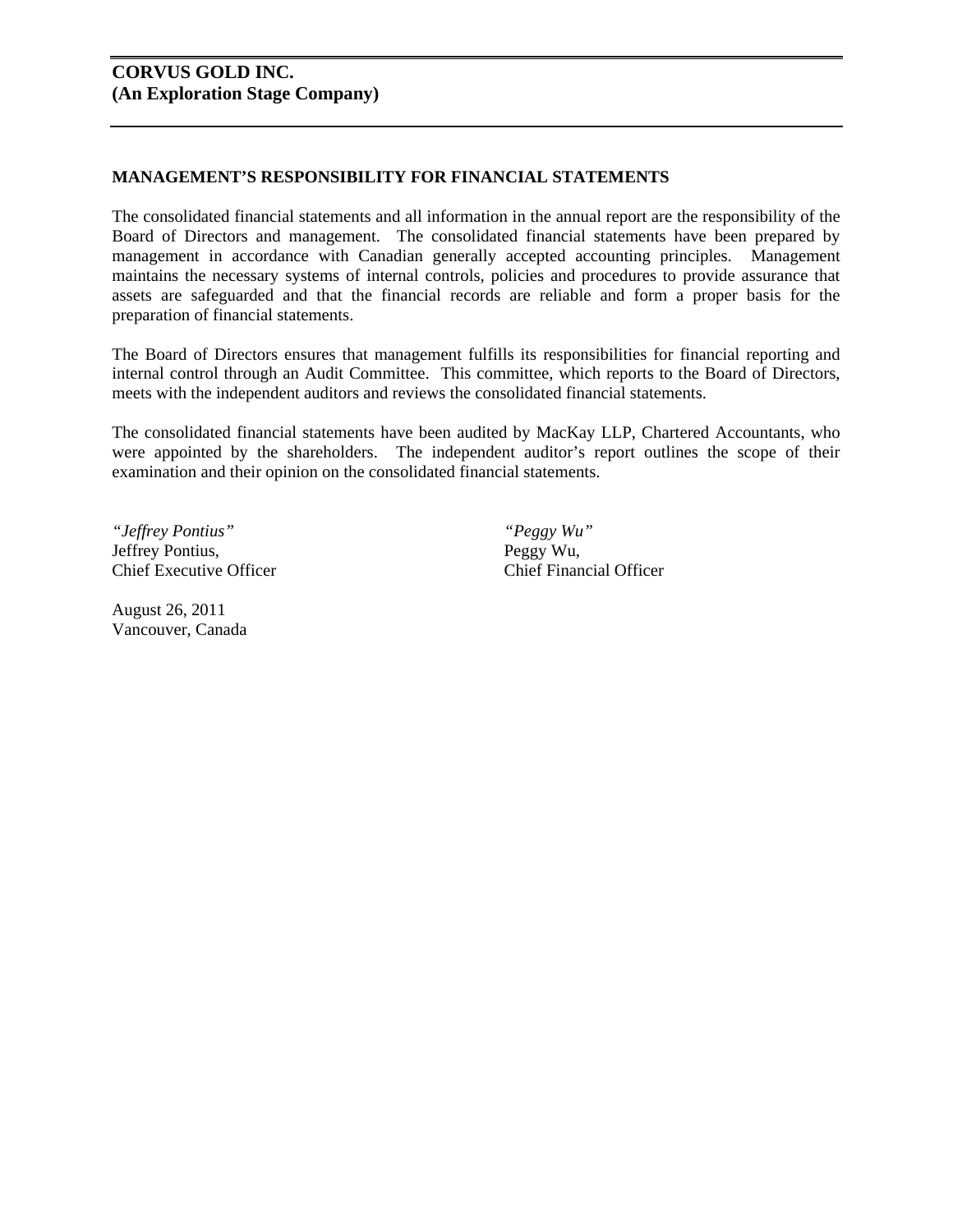# **CORVUS GOLD INC. (An Exploration Stage Company) Consolidated Financial Statements (Expressed in Canadian dollars)**

| May 31, 2011 | Page |
|--------------|------|
|--------------|------|

|  | <b>Audited Consolidated Financial Statements</b> |
|--|--------------------------------------------------|
|--|--------------------------------------------------|

| Independent Auditor's Report                                 |                |
|--------------------------------------------------------------|----------------|
| <b>Consolidated Balance Sheets</b>                           |                |
| Consolidated Statements of Operations and Comprehensive Loss | 2              |
| <b>Consolidated Statements of Cash Flows</b>                 | 3              |
| Consolidated Statements of Shareholders' Equity              | $\overline{4}$ |
| Notes to the Consolidated Financial Statements               | 5-29           |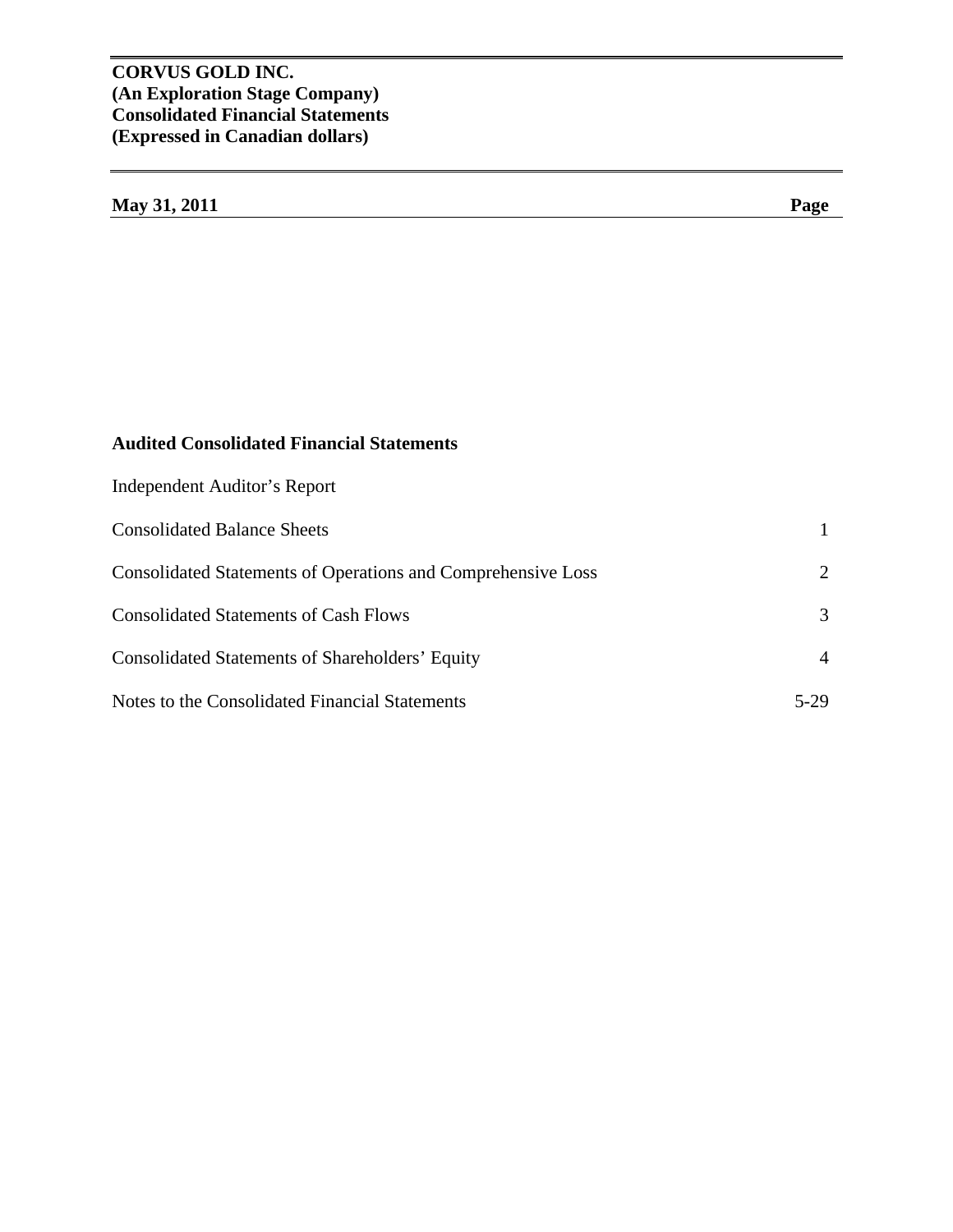# **CHARTERED ACCOUNTANTS**

MacKay LLP

1100 – 1177 West Hastings Street Vancouver, BC V6E 4T5 Tel: 604-687-4511 Fax: 604-687-5805 Toll Free: 1-800-351-0426 www.MacKay.ca

# mackay.ca

#### **Independent Auditor's Report**

**To the Shareholders of Corvus Gold Inc.** 

We have audited the accompanying consolidated financial statements of Corvus Gold Inc. and its subsidiaries, which comprise the consolidated balance sheets as at May 31, 2011 and May 31, 2010, and the consolidated statements of operations and comprehensive loss, cash flows, and shareholders' equity for the years then ended, and a summary of significant accounting policies and other explanatory information.

#### Management's Responsibility for the Consolidated Financial Statements

Management is responsible for the preparation and fair presentation of these consolidated financial statements in accordance with Canadian generally accepted accounting principles, and for such internal control as management determines is necessary to enable the preparation of consolidated financial statements that are free from material misstatement, whether due to fraud or error.

#### Auditor's Responsibility

Our responsibility is to express an opinion on these consolidated financial statements based on our audits. We conducted our audits in accordance with Canadian generally accepted auditing standards. Those standards require that we comply with ethical requirements and plan and perform the audits to obtain reasonable assurance about whether the consolidated financial statements are free from material misstatement.

An audit involves performing procedures to obtain audit evidence about the amounts and disclosures in the consolidated financial statements. The procedures selected depend on the auditor's judgment, including the assessment of the risks of material misstatement of the consolidated financial statements, whether due to fraud or error. In making those risk assessments, the auditor considers internal control relevant to the entity's preparation and fair presentation of the consolidated financial statements in order to design audit procedures that are appropriate in the circumstances, but not for the purpose of expressing an opinion on the effectiveness of the entity's internal control. An audit also includes evaluating the appropriateness of accounting policies used and the reasonableness of accounting estimates made by management, as well as evaluating the overall presentation of the consolidated financial statements.

We believe that the audit evidence we have obtained in our audits is sufficient and appropriate to provide a basis for our audit opinion.

#### **Opinion**

In our opinion, the consolidated financial statements present fairly, in all material respects, the financial position of Corvus Gold Inc. and its subsidiaries as at May 31, 2011 and May 31, 2010, and the results of their operations and their cash flows for the years then ended in accordance with Canadian generally accepted accounting principles.

#### Emphasis of matter

Without modifying our opinion, we draw attention to Note 2 to the consolidated financial statements which describes the material uncertainty that may cast significant doubt about the ability of Corvus Gold Inc. and its subsidiaries to continue as a going concern.

**"MacKay LLP"**

**Chartered Accountants Vancouver, British Columbia August 26, 2011**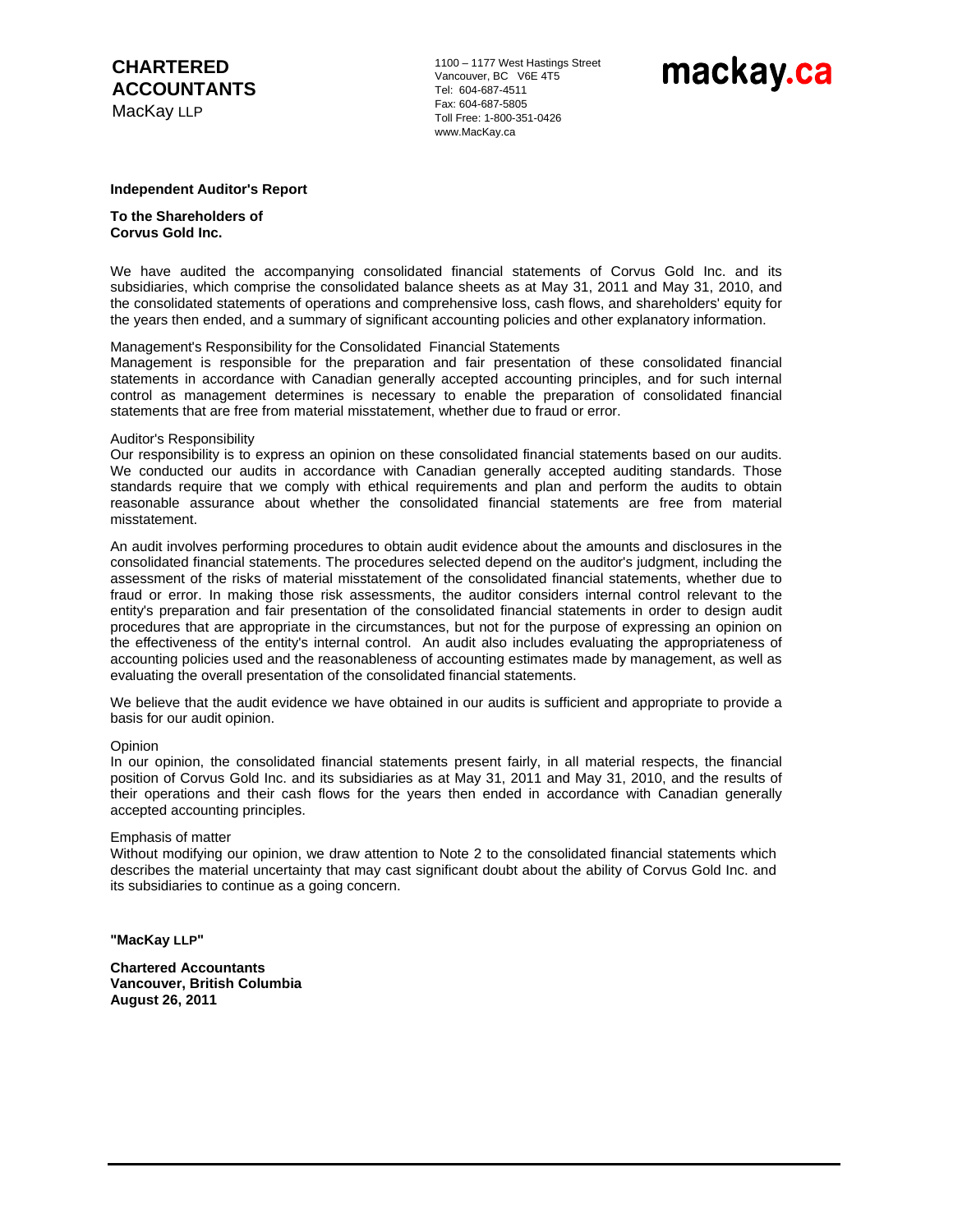# **CORVUS GOLD INC.**  (An Exploration Stage Company) **CONSOLIDATED BALANCE SHEETS**  (Expressed in Canadian dollars) AS AT MAY 31,

|                                                                           |               | 2011           | 2010 |                |  |
|---------------------------------------------------------------------------|---------------|----------------|------|----------------|--|
| <b>ASSETS</b>                                                             |               |                |      |                |  |
| <b>Current</b>                                                            |               |                |      |                |  |
| Cash                                                                      | $\mathcal{S}$ | 7,355,406      | \$   |                |  |
| Accounts receivable                                                       |               | 191,660        |      | 97             |  |
| Prepaid expenses                                                          |               | 61,271         |      | 13,566         |  |
|                                                                           |               | 7,608,337      |      | 13,663         |  |
| <b>Property and equipment</b> (note 5)                                    |               | 44,872         |      |                |  |
| <b>Mineral properties</b> (notes 6 and 7)                                 |               | 15,110,358     |      | 12,245,690     |  |
|                                                                           | \$            | 22,763,567     | \$   | 12,259,353     |  |
| <b>LIABILITIES AND SHAREHOLDERS' EQUITY</b><br><b>Current liabilities</b> |               |                |      |                |  |
|                                                                           |               |                |      |                |  |
| Accounts payable and accrued liabilities (note 9)                         | $\mathbb{S}$  | 393,315        | \$   | 85,094         |  |
| <b>Shareholders' equity</b>                                               |               |                |      |                |  |
| Share capital (note 7)                                                    |               | 27,751,004     |      | 1              |  |
| Contributed surplus (note 7)                                              |               | 8,262,735      |      | 23,013,646     |  |
| Deficit                                                                   |               | (13, 643, 487) |      | (10, 839, 388) |  |
|                                                                           |               | 22,370,252     |      | 12,174,259     |  |

**Subsequent event** (note 13)

# **Approved on behalf of the Directors:**

*"Jeffrey Pontius"* Director

*"Anton Drescher"* Director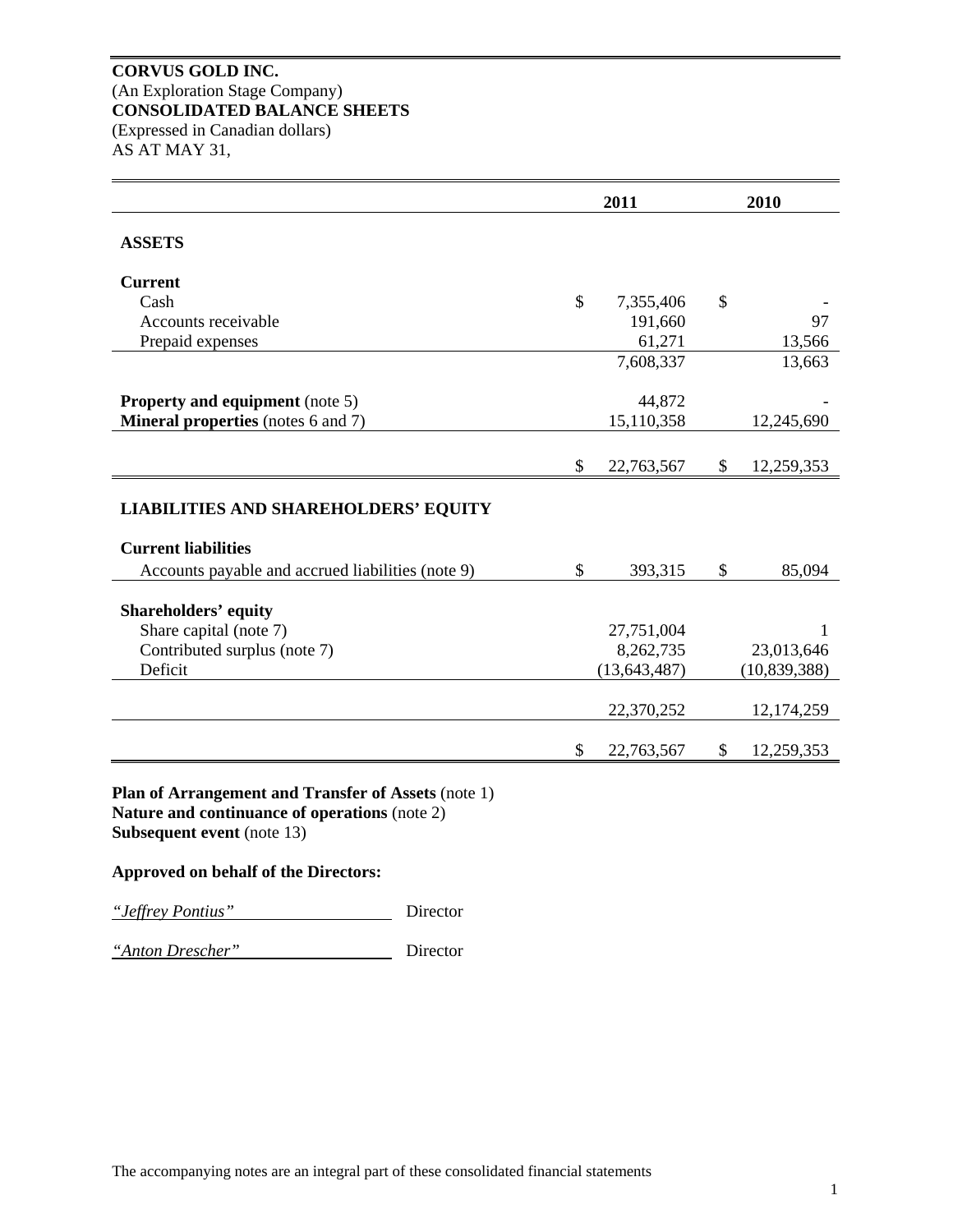# **CORVUS GOLD INC.**  (An Exploration Stage Company) **CONSOLIDATED STATEMENTS OF OPERATIONS AND COMPREHENSIVE LOSS**  (Expressed in Canadian dollars) YEARS ENDED MAY 31,

|                                                      | 2011          |             |    | 2010        |  |  |
|------------------------------------------------------|---------------|-------------|----|-------------|--|--|
|                                                      |               |             |    |             |  |  |
| <b>Expenses</b>                                      | $\mathcal{S}$ | 4,587       | \$ | 8,712       |  |  |
| Administration (note 9)<br>Amortization              |               |             |    |             |  |  |
|                                                      |               | 7,849       |    |             |  |  |
| Charitable donations                                 |               | 6,413       |    | 14,819      |  |  |
| Consulting fees (notes 7 and 9)                      |               | 1,653,417   |    | 1,089,274   |  |  |
| Insurance                                            |               | 28,001      |    | 37,633      |  |  |
| Investor relations (notes 7 and 9)                   |               | 464,824     |    | 327,092     |  |  |
| Office and miscellaneous                             |               | 41,148      |    | 36,713      |  |  |
| Professional fees (notes 7 and 9)                    |               | 314,820     |    | 182,477     |  |  |
| Property investigations                              |               | 6,473       |    | 83          |  |  |
| Rent (note 9)                                        |               | 10,177      |    | 26,180      |  |  |
| Regulatory                                           |               | 129,048     |    | 66,040      |  |  |
| Travel                                               |               | 22,877      |    | 37,757      |  |  |
| Wages and benefits (notes 7 and 9)                   |               | 485,531     |    | 1,769,408   |  |  |
|                                                      |               |             |    |             |  |  |
| Loss before other items                              |               | (3,175,165) |    | (3,596,188) |  |  |
|                                                      |               |             |    |             |  |  |
| <b>Other items</b>                                   |               |             |    |             |  |  |
| Interest income                                      |               | 23          |    |             |  |  |
| Loss on foreign exchange                             |               | (9,559)     |    | (7, 181)    |  |  |
| Operator fee income (note $6(a)(i)$ )                |               | 380,602     |    |             |  |  |
|                                                      |               |             |    |             |  |  |
|                                                      |               | 371,066     |    | (7, 181)    |  |  |
|                                                      |               |             |    |             |  |  |
| Net and comprehensive loss for the year              | \$            | (2,804,099) | \$ | (3,603,369) |  |  |
| Basic and diluted loss per common share              | \$            | (0.07)      | \$ | (0.12)      |  |  |
|                                                      |               |             |    |             |  |  |
| Weighted average number of common shares outstanding |               | 37,647,905  |    | 29,801,597  |  |  |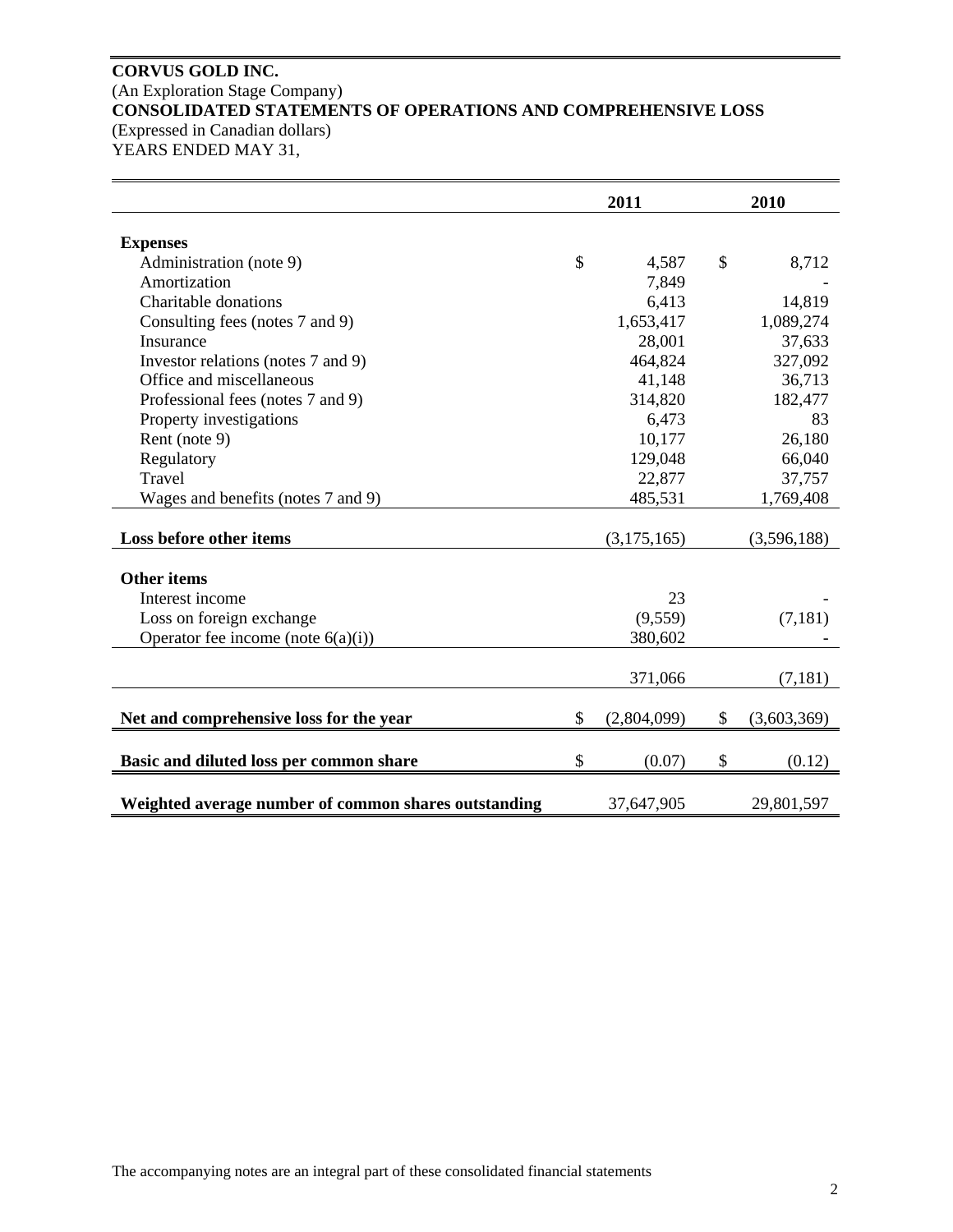# **CORVUS GOLD INC.**  (An Exploration Stage Company) **CONSOLIDATED STATEMENTS OF CASH FLOWS**  (Expressed in Canadian dollars) YEARS ENDED MAY 31,

|                                                   | 2011              | 2010              |
|---------------------------------------------------|-------------------|-------------------|
| <b>Operating Activities</b>                       |                   |                   |
| Net loss for the year                             | \$<br>(2,804,099) | \$<br>(3,603,369) |
| Add items not affecting cash:                     |                   |                   |
| Amortization                                      | 7,849             |                   |
| Stock-based compensation (note 7)                 | 2,202,759         | 2,241,363         |
| Loss on foreign exchange                          | 9,559             | 7,181             |
| Changes in non-cash items:                        |                   |                   |
| Accounts receivable                               | (18, 301)         | (97)              |
| Prepaid expenses                                  | (55, 542)         |                   |
| Accounts payable and accrued liabilities          | 86,464            |                   |
| <b>Cash Used in Operating Activities</b>          | (571, 311)        | (1,354,922)       |
|                                                   |                   |                   |
| <b>Financing Activities</b>                       |                   |                   |
| Additional funding by ITH                         | 764,512           | 1,713,749         |
| Funding provided by ITH under Plan of Arrangement |                   |                   |
| (note 1)                                          | 3,300,000         |                   |
| Issuance of share capital                         | 7,040,000         |                   |
| Share issuance costs                              | (424, 140)        |                   |
|                                                   |                   |                   |
| <b>Cash Provided by Financing Activities</b>      | 10,680,372        | 1,713,749         |
| <b>Investing Activities</b>                       |                   |                   |
| Expenditures on property and equipment            | (52, 721)         |                   |
| Expenditures on mineral properties                | (6,500,265)       | (2,566,702)       |
| Recovery on mineral properties                    | 3,808,889         | 2,217,852         |
|                                                   |                   |                   |
| <b>Cash Used in Investing Activities</b>          | (2,744,097)       | (348, 850)        |
|                                                   |                   |                   |
| <b>Effect of Foreign Exchange on Cash</b>         | (9,558)           | (9, 977)          |
| Increase in cash                                  | 7,355,406         |                   |
| Cash, beginning of year                           |                   |                   |
|                                                   |                   |                   |
| Cash, end of year                                 | \$<br>7,355,406   | \$                |

**Supplemental cash flow information** (note 12)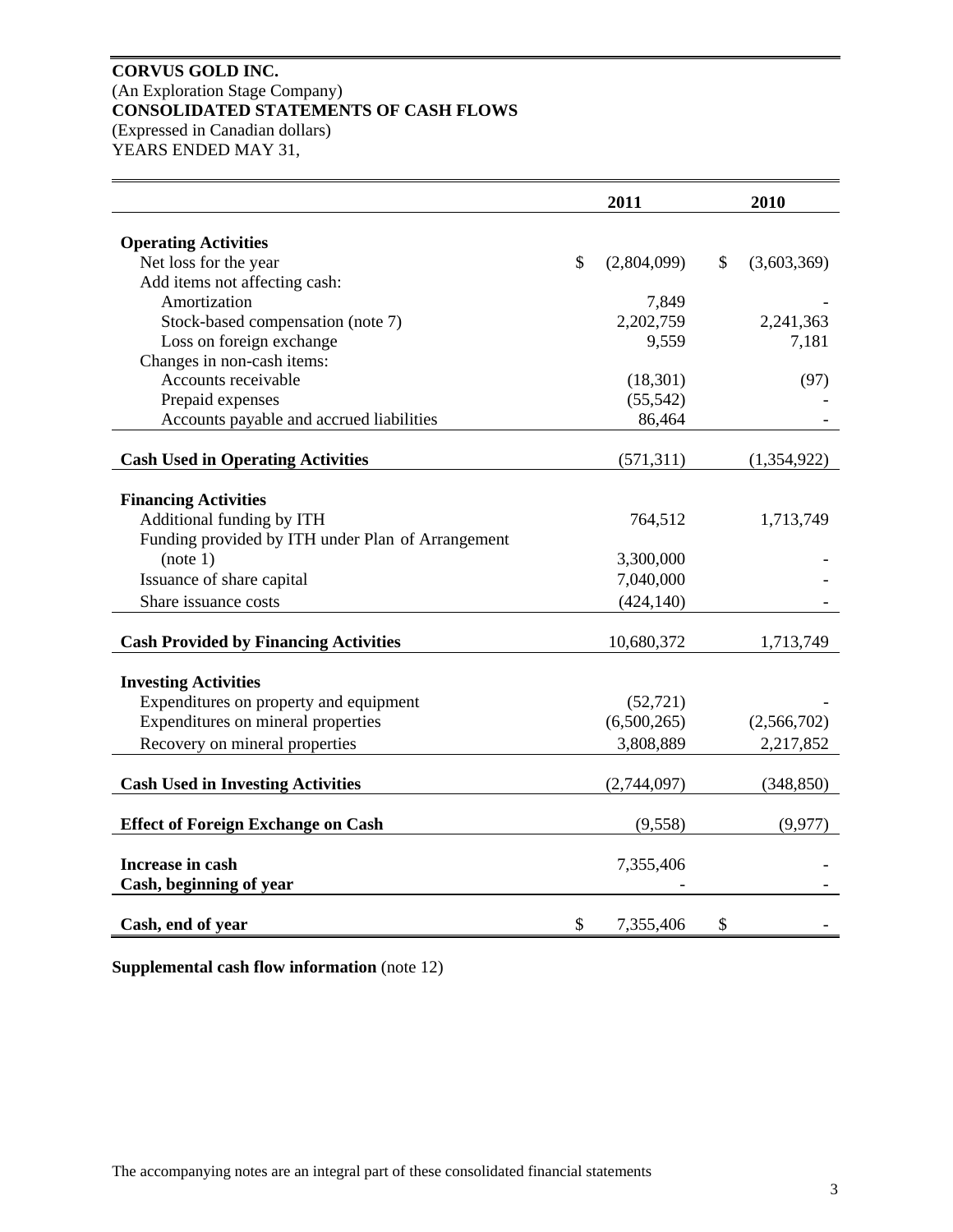# **CORVUS GOLD INC.**  (An Exploration Stage Company) **CONSOLIDATED STATEMENTS OF SHAREHOLDERS' EQUITY**

(Expressed in Canadian dollars)

|                                                       | Number of    | <b>Share</b>                              | <b>Contributed</b> |                  |                          |
|-------------------------------------------------------|--------------|-------------------------------------------|--------------------|------------------|--------------------------|
|                                                       | shares       | Capital                                   | <b>Surplus</b>     | <b>Deficit</b>   | <b>Total</b>             |
| <b>Balance, May 31, 2009</b><br>Cash funding provided | $\mathbf{1}$ | $\boldsymbol{\mathsf{S}}$<br>$\mathbf{1}$ | \$<br>18,257,534   | \$(7,236,019)    | \$11,021,516             |
| by ITH                                                |              |                                           | 1,713,749          |                  | 1,713,749                |
| Shares issued for                                     |              |                                           |                    |                  |                          |
| property acquisition<br>by ITH                        |              |                                           | 801,000            |                  | 801,000                  |
| Stock-based                                           |              |                                           |                    |                  |                          |
| compensation                                          |              |                                           |                    |                  |                          |
| funding provided by                                   |              |                                           |                    |                  |                          |
| <b>ITH</b><br>Net loss (note 1)                       |              |                                           | 2,241,363          | (3,603,369)      | 2,241,363<br>(3,603,369) |
|                                                       |              |                                           |                    |                  |                          |
| <b>Balance, May 31, 2010</b><br>Nevada and Other      | 1            | $\mathbf{1}$                              | 23,013,646         | (10, 839, 388)   | 12,174,259               |
| <b>Alaska Business</b>                                | 1            | 1                                         | 1,585,682          |                  | 1,585,683                |
| ITH working capital                                   |              |                                           |                    |                  |                          |
| contribution<br>Shares issued under Plan              |              |                                           | 3,300,000          |                  | 3,300,000                |
| of Arrangement                                        | 33,614,009   | 27,899,328                                | (27,899,328)       |                  |                          |
| Reclassify contributions                              |              |                                           |                    |                  |                          |
| by way of stock-                                      |              |                                           |                    |                  |                          |
| based compensation<br>from share capital to           |              |                                           |                    |                  |                          |
| contributed surplus                                   |              | (6,662,577)                               | 6,662,577          |                  |                          |
| Private placement                                     | 8,000,000    | 7,040,000                                 |                    |                  | 7,040,000                |
| Shares issued for                                     |              |                                           |                    |                  |                          |
| property acquisition                                  | 46,250       | 43,475                                    |                    |                  | 43,475                   |
| Stock-based<br>compensation                           |              |                                           | 1,455,074          |                  | 1,455,074                |
| Share issuance costs                                  |              | (569, 224)                                | 145,084            |                  | (424, 140)               |
| Net loss                                              |              |                                           |                    | (2,804,099)      | (2,804,099)              |
|                                                       |              |                                           |                    |                  |                          |
| <b>Balance, May 31, 2011</b>                          | 41,660,261   | \$27,751,004                              | 8,262,735<br>\$    | \$(13, 643, 487) | \$22,370,252             |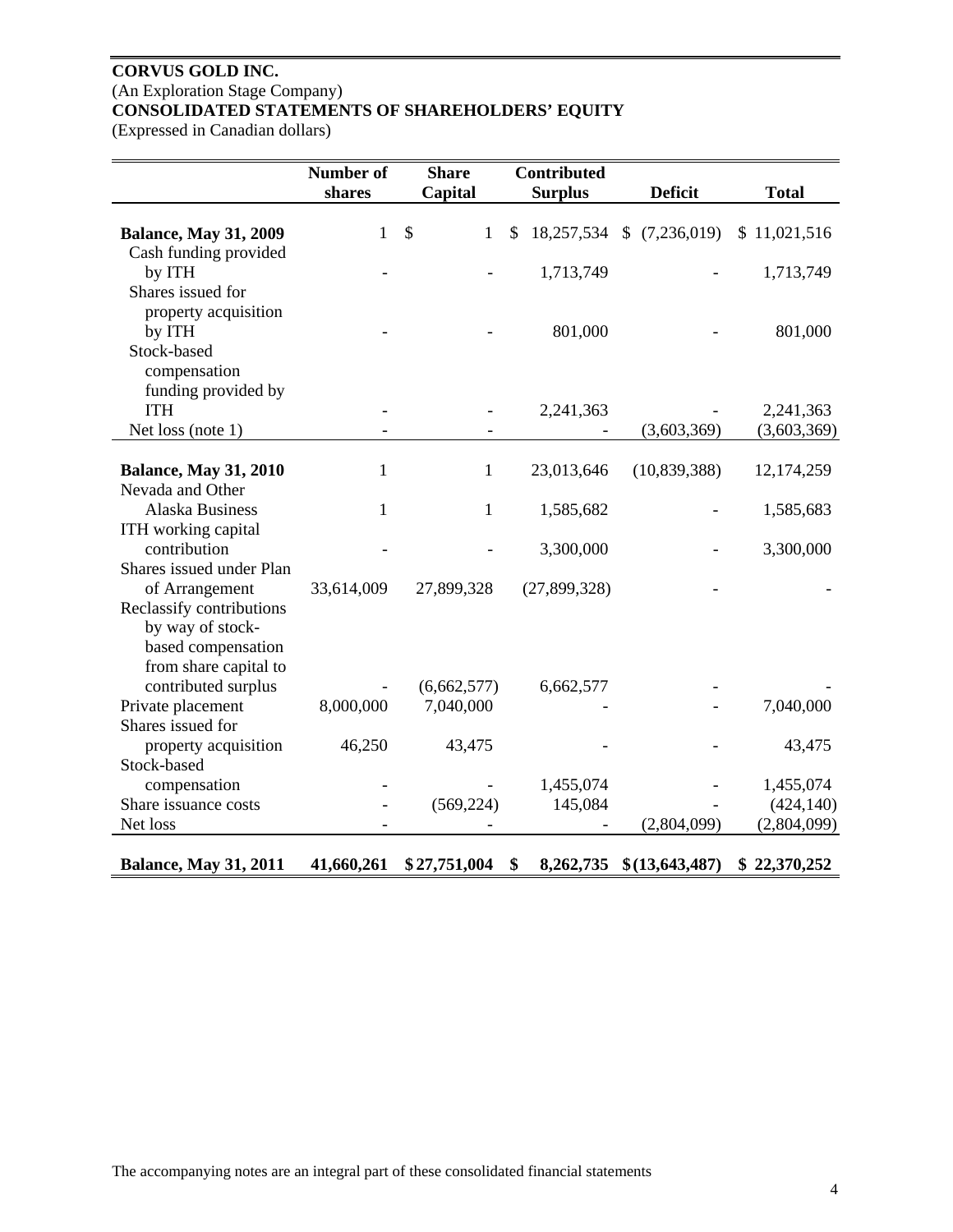### **1. PLAN OF ARRANGEMENT AND TRANSFER OF ASSETS**

On August 25, 2010, International Tower Hill Mines Ltd. ("ITH") completed a Plan of Arrangement (the "Arrangement") under the British Columbia Business Corporations Act whereby its existing Alaska mineral properties (other than the Livengood project) and related assets and the North Bullfrog mineral property and related assets in Nevada (collectively, the "Nevada and Other Alaska Business") were indirectly spun out into a new public company, being Corvus Gold Inc. ("Corvus" or the "Company").

The Arrangement was approved by the board of directors of each of ITH and Corvus and by the shareholders of ITH and was accepted for filing by the Toronto Stock Exchange ("TSX") on behalf of both ITH and Corvus. In connection with the completion of the Arrangement, the common shares of Corvus were listed on the TSX.

Under the Arrangement, each shareholder of ITH received (as a return of capital) one Corvus common share for every two ITH common shares held as at the effective date of the Arrangement and exchanged each old common share of ITH for a new common share of ITH. As part of the Arrangement, ITH transferred its wholly-owned subsidiaries, Raven Gold Alaska Inc. ("Raven Gold"), incorporated in Alaska, United States, and Corvus Gold Nevada Inc. (formerly Talon Gold Nevada Inc.) ("Corvus Nevada"), incorporated in Nevada, United States (which held the North Bullfrog property), to Corvus. As a consequence of the completion of the Arrangement, Corvus now holds the Terra, Chisna, LMS, West Pogo and North Bullfrog properties (the "Spin-out Properties").

The Company's consolidated financial statements reflect the balance sheets, statements of operations, comprehensive loss, cash flows and equity of the Nevada and Other Alaska Business as if Corvus existed in its present form during the years reported. The statements of operations and comprehensive loss for the year ended May 31, 2010 and the period to August 25, 2010 which is included in the results to May 31, 2011, include an allocation of ITH's general and administrative expenses incurred in each of these years. The allocation of general and administrative expenses was calculated on the basis of the ratio of costs incurred on the Spin-out Properties in each period presented as compared to the costs incurred on all mineral properties of ITH in each of these years. The consolidated financial statements have been presented under the continuity of interests basis of accounting with balance sheet amounts based on the amounts recorded by ITH. Management cautions readers of these consolidated financial statements that the allocation of expenses does not necessarily reflect future general and administrative expenses.

The opening deficit of the Company at June 1, 2009 was calculated by applying the same allocation principles outlined above to the cumulative transactions relating to the Spin-out Properties from the date of acquisition of those mineral properties to May 31, 2009 and includes an allocation of ITH's general and administrative expenses from the date of acquisition of those mineral properties to May 31, 2009. The allocation of general and administrative expense was calculated on the basis of the ratio of costs incurred on the Spin-out Properties in each prior year as compared to the costs incurred on all mineral properties of ITH in each of those prior years.

Total funding from ITH through the Nevada and Other Alaska Business on August 25, 2010 are summarized in the table below:

| Type of funding                           |   | Amount             |
|-------------------------------------------|---|--------------------|
| Stock-based compensation (note 7)<br>Cash | S | 821,171<br>764,512 |
| Total                                     | S | 1,585,683          |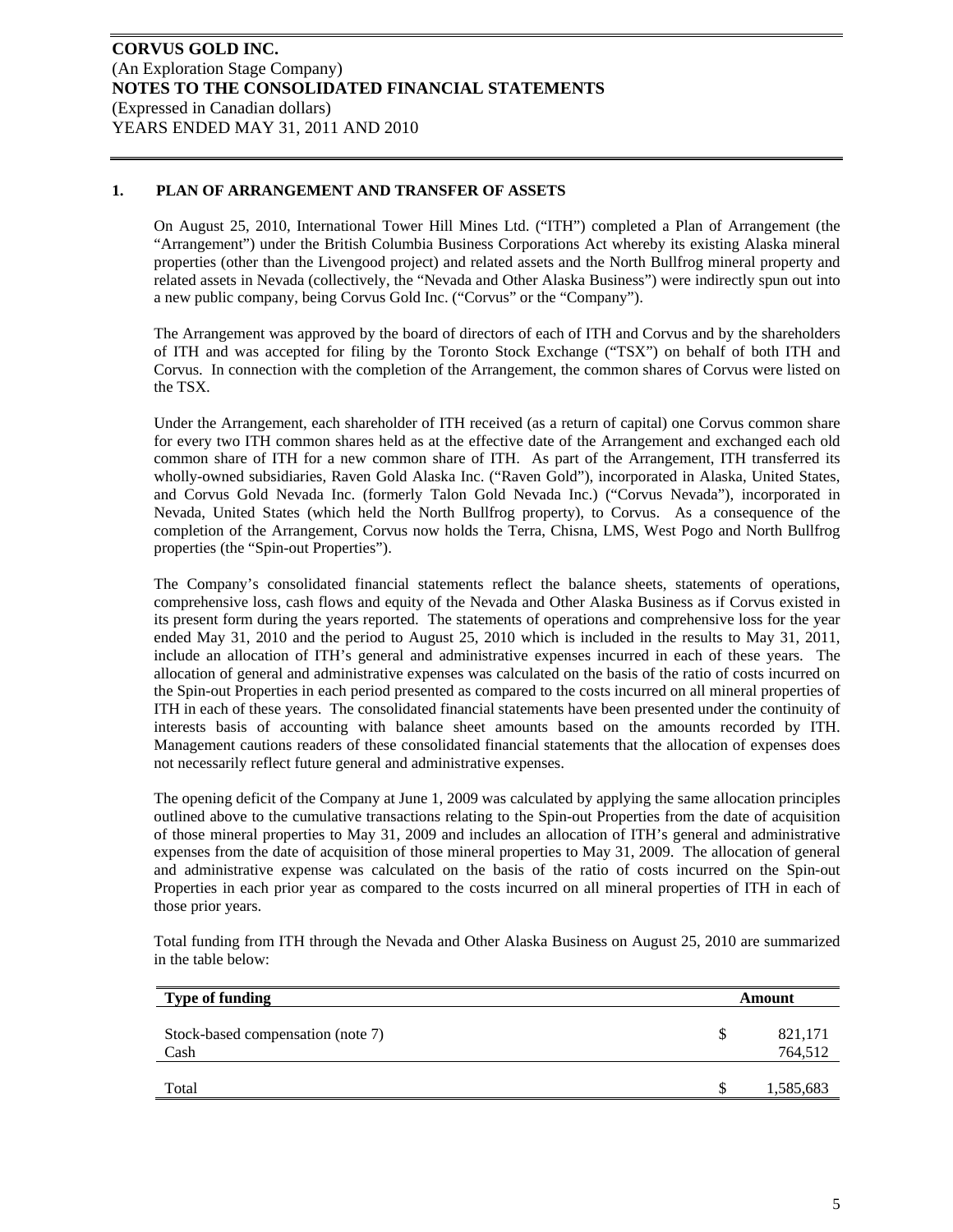# **2. NATURE AND CONTINUANCE OF OPERATIONS**

The Company was incorporated on April 13, 2010 under the British Columbia Business Corporation Act.

The Company is an exploration stage entity engaged in the business of acquiring, exploring and evaluating mineral properties, and either joint venturing or developing these properties further or disposing of them when the evaluation is completed. At May 31, 2011, the Company was in the exploration stage and had interests in properties in Alaska and Nevada, U.S.A.

The business of mining and exploration involves a high degree of risk and there can be no assurance that current exploration programs will result in profitable mining operations. The Company has no source of revenue, and has significant cash requirements to meet its administrative overhead and maintain its mineral property interests. The recoverability of amounts shown for mineral properties is dependent on several factors. These include the discovery of economically recoverable reserves, the ability of the Company to obtain the necessary financing to complete the development of these properties, and future profitable production or proceeds from disposition of mineral properties. The carrying value of the Company's mineral property interests does not reflect current or future values.

These consolidated financial statements have been prepared in accordance with Canadian generally accepted accounting principles ("GAAP") on a going concern basis, which presume the realization of assets and discharge of liabilities in the normal course of business for the foreseeable future. The Company's ability to continue as a going concern is dependent upon achieving profitable operations and/or obtaining additional financing. The Company has sustained losses from operations, and has an ongoing requirement for capital investment to explore its mineral properties. The Company expects that it will need to raise substantial additional capital to accomplish its business plan over the next several years. The Company expects to seek additional financing through equity financing. There can be no assurance as to the availability or terms upon which such financing might be available.

These consolidated financial statements do not include any adjustments to the amounts and classification of assets and liabilities that might be necessary should the Company be unable to continue in business.

#### **3. SIGNIFICANT ACCOUNTING POLICIES**

The following is a summary of the significant accounting policies used by management in the preparation of these consolidated financial statements in accordance with Canadian GAAP.

#### **a) Basis of consolidation**

These consolidated financial statements include the accounts of the Company and its wholly-owned subsidiaries Corvus Nevada (a Nevada corporation) and Raven Gold (an Alaska corporation). All intercompany transactions and balances have been eliminated.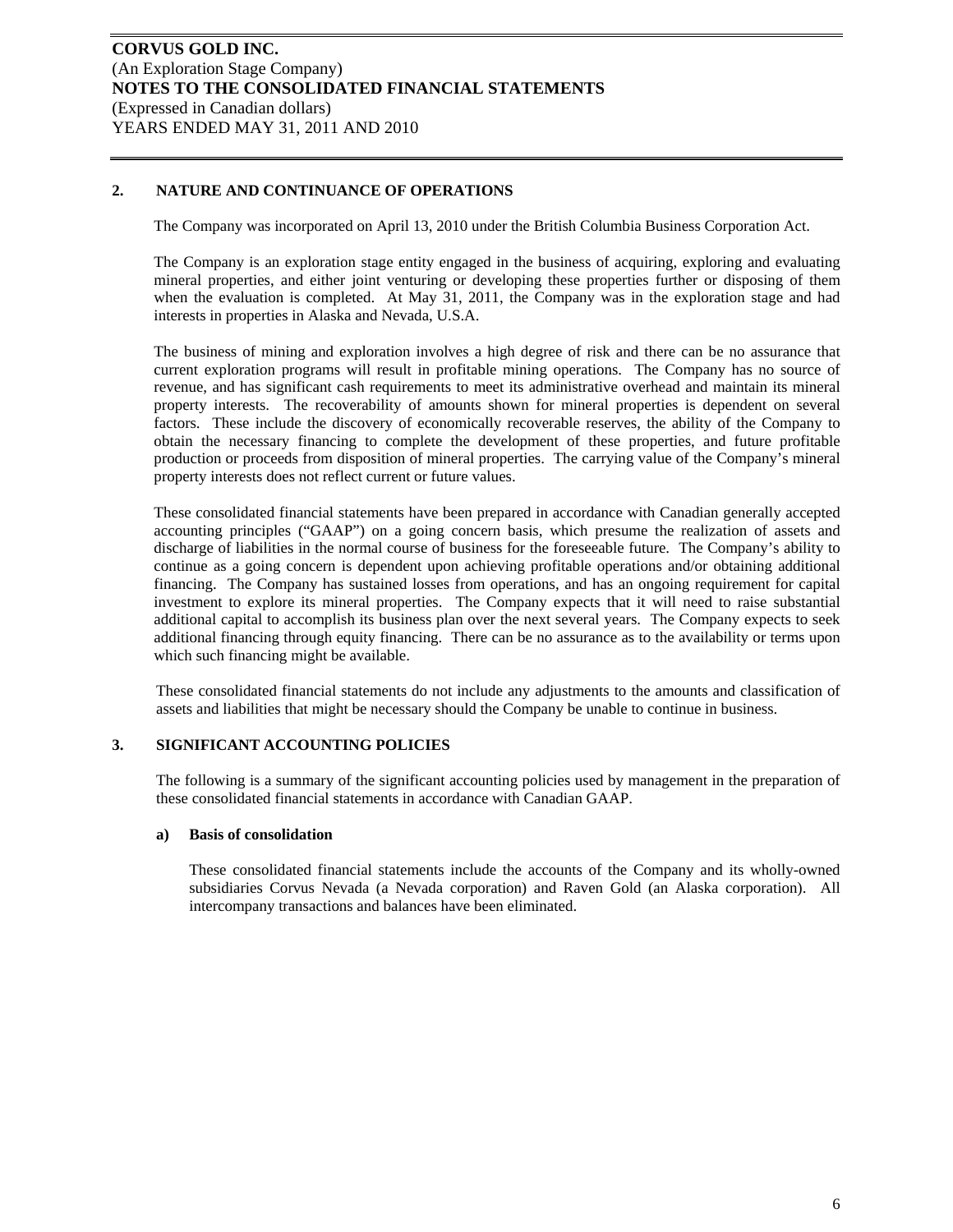#### **b) Basis of presentation**

The period prior to the Spin-out consolidated financial statements have been prepared on a carve-out basis from ITH as if the Company had operated as a stand-alone entity during the reporting years.

Assets, liabilities and equity contributions directly attributable to the Company have been allocated to the Company. Revenues and expenses have generally been allocated based on the allocation of ITH and each subsidiary head office general and administrative expenses based upon the ratio of costs incurred on the Spin-out Properties in each year presented as compared to the costs incurred on all mineral properties of ITH in each of these years. Amounts were allocated using management's best estimates in order to provide the most reasonable allocation. As a result of this basis of presentation, these consolidated financial statements may not necessarily be indicative of the results that would have been obtained if the Company had operated as a stand-alone entity, nor are they necessarily indicative of the results for any future periods.

#### **c) Foreign currency translation**

Monetary assets and liabilities are translated at year-end exchange rates; other assets and liabilities have been translated at the rates prevailing at the date of transaction. Revenue and expense items, except for amortization, are translated at the average rate of exchange for the period. Amortization is converted using rates prevailing at dates of acquisition. Gains and losses from foreign currency translation are included in the Consolidated Statements of Operations and Comprehensive Loss.

#### **d) Property and equipment**

Property and equipment are stated at cost, net of accumulated amortization. Amortization is recorded over the estimated useful life of the assets at the following annual rates:

| Computer equipment | 30% declining balance |
|--------------------|-----------------------|
| Vehicles           | 30% declining balance |

Additions during the period are amortized at one-half the annual rates.

## **e) Mineral properties**

Mineral properties consist of mining claims, leases and options. Acquisition option payments, leasehold and exploration costs are capitalized and deferred until such time as the property is put into production or the property is disposed of either through sale or abandonment. If the property is put into production, the costs of acquisition and exploration will be written-off over the life of the property, based on estimated economic reserves. Proceeds received from the sale of any interest in a property will first be credited against the carrying value of the property, with any excess included in operations for the period. If a property is abandoned, the property and deferred exploration costs will be written-off to operations in the period of abandonment.

Recorded costs of mineral properties and deferred exploration and development expenditures are not intended to reflect present or future values of mineral properties.

Deferred costs related to mineral property interests are periodically reviewed for impairment. A review for potential impairment is subject to potentially material measurement uncertainty. If a review indicates that a mineral property interest has been impaired the related deferred costs are written-down or written-off.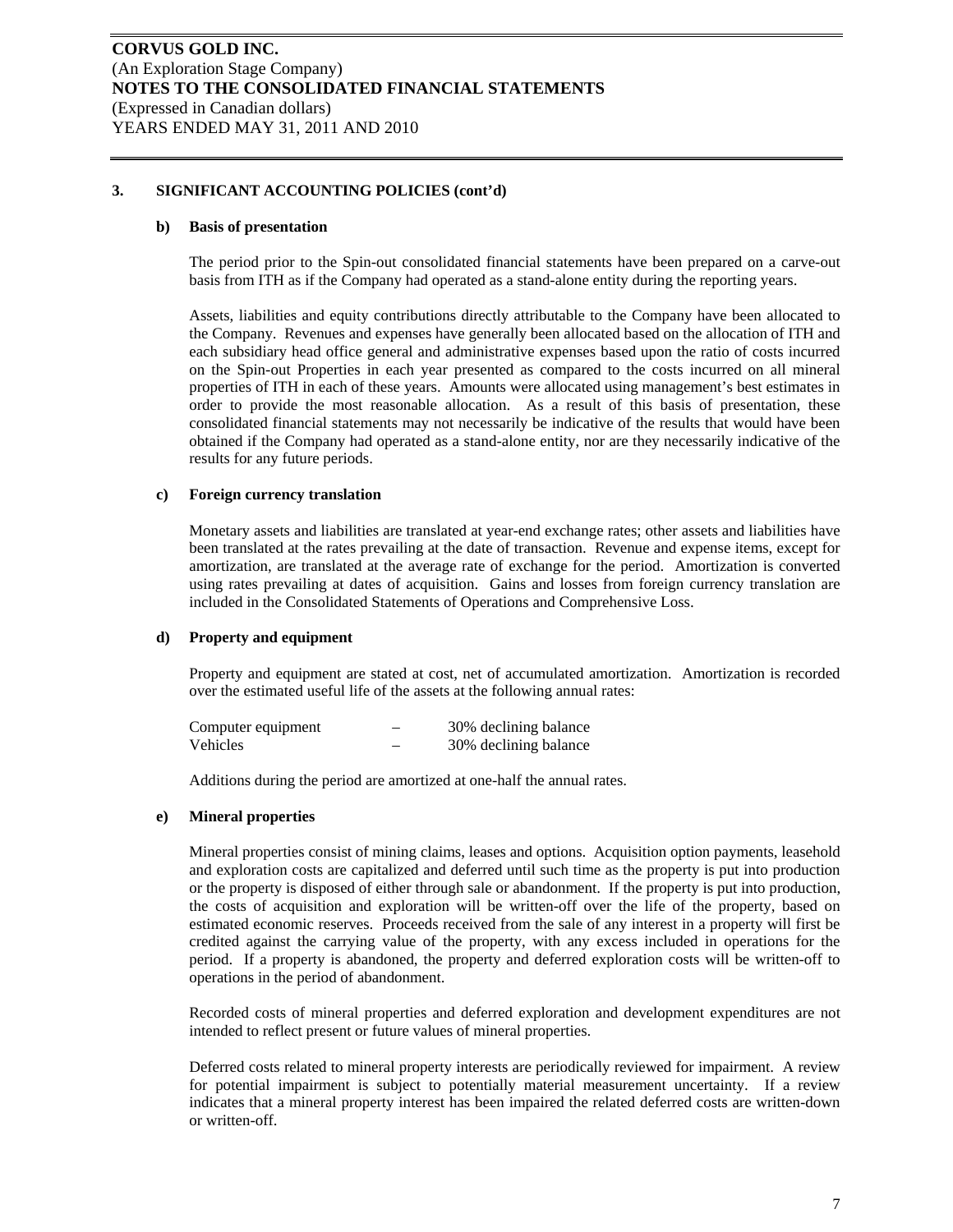#### **e) Mineral properties (cont'd)**

Although the Company has taken steps to verify title to mineral properties in which it has an interest, based on industry norms for the current stage of exploration of such properties, these procedures do not guarantee the Company's title. Property title may be subject to unregistered prior agreements and inadvertent non-compliance with regulatory requirements.

#### **f) Asset retirement obligations**

Asset retirement obligations are recognized for legal obligations related to the retirement of long-lived tangible assets that arise from the acquisition, construction, development or normal operation of such assets. A liability for an asset retirement obligation is recognized in the period in which it is incurred and when a reasonable estimate of the fair value of the liability can be made with the corresponding asset retirement cost recognized by increasing the carrying amount of the related long-lived asset. The asset retirement cost is subsequently allocated in a rational and systematic method over the underlying asset's useful life. The initial fair value of the liability is accreted, by charges to operations, to its estimated future value.

### **g) Share capital**

The Company has adopted the residual value method with respect to the measurement of shares and warrants issued as private placement units. The residual value method first allocates value to the more easily measurable component based on fair value and then the residual value, if any, to the less easily measurable component.

The fair value of the common shares issued in the private placements was determined to be the more easily measurable component and these were valued at their fair value, as determined by the closing quoted bid price on the announcement date. The balance, if any, was allocated to the attached warrants. Any fair value attributed to the warrants is recorded as warrants.

Share capital issued as non-monetary consideration other than certain related party transactions is recorded at the fair market value of the shares issued, which is determined by the Board of Directors of the Company and is generally based on the trading price of the shares at the time an agreement to issue shares has been reached.

Share issuance costs incurred on the issuance of the Company's shares are charged directly to share capital.

#### **h) Loss per share**

Basic loss per share is calculated using the weighted average number of shares outstanding during the year. Given the shareholders of ITH received one common share of the Company for each two ITH common shares, the weighted average number of shares used is half of the weighted number of shares of ITH for May 31, 2010. Diluted loss per share has not been presented separately as the outstanding options and warrants are anti-dilutive for the year ended May 31, 2011. There were no outstanding options and warrants for the year ended May 31, 2010.

The Company uses the treasury stock method of calculating fully diluted per share amounts whereby any proceeds from the exercise of stock options or other dilutive instruments are assumed to be used to purchase common shares at the average market price during the year.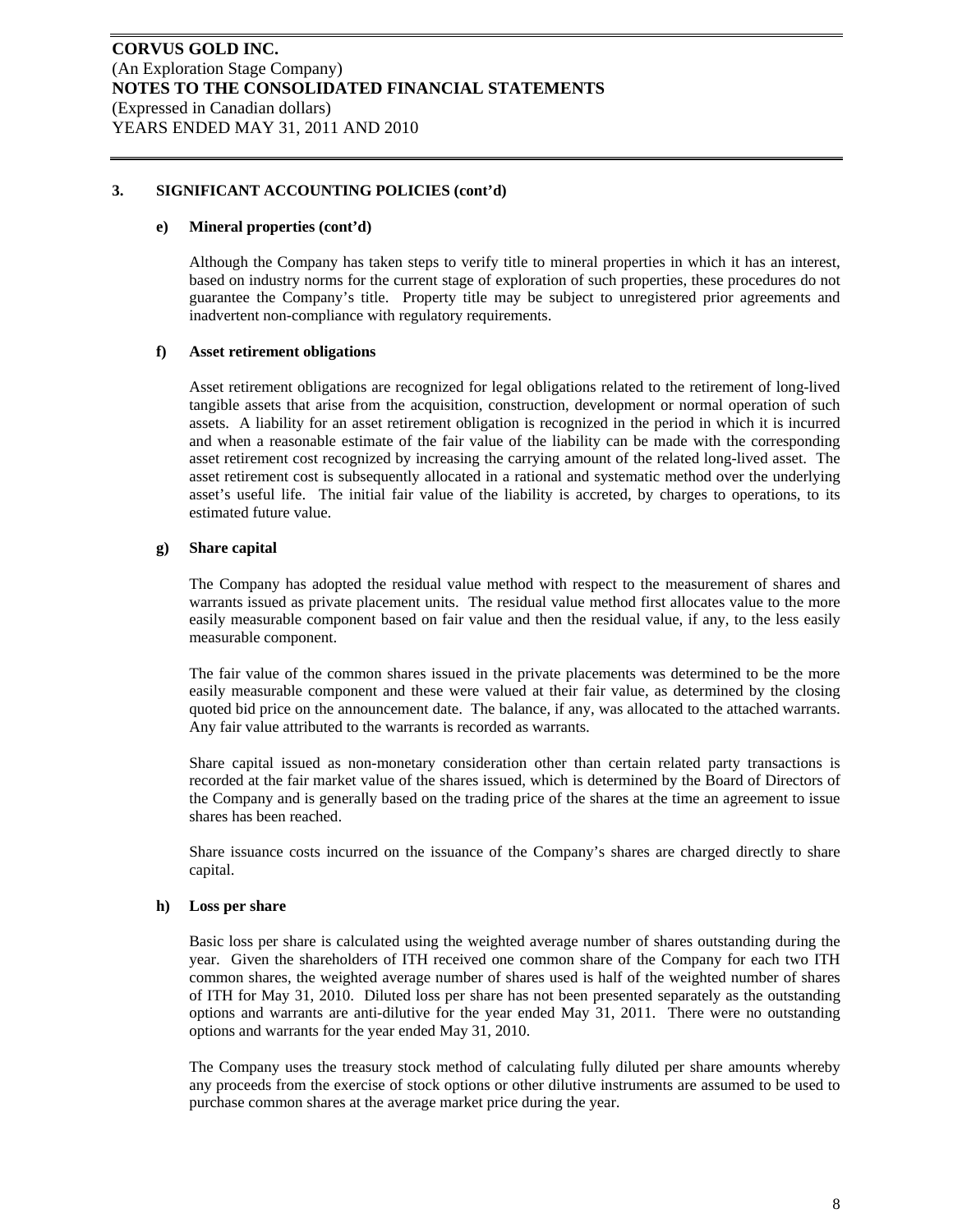#### **i) Income tax**

Income taxes are accounted for using the future income tax method. Under this method income taxes are recognized for the estimated income taxes payable for the current year and future income taxes are recognized for temporary differences between the tax and accounting bases of assets and liabilities and for the benefit of losses available to be carried forward for tax purposes. Future income tax assets and liabilities are measured using tax rates expected to apply in the years in which the temporary differences are expected to be recovered or settled. To the extent that future income tax assets are not considered more likely than not to be realized, a valuation allowance is recorded.

### **j) Stock-based compensation**

The Company accounts for stock-based compensation ("SBC") using a fair value based method with respect to all stock-based payments granted to directors, employees and non-employees. For directors and employees, the fair value of the options is measured at the date of grant. For non-employees, the fair value of the options is measured on the earlier of the date at which the counterparty performance is completed or the date the performance commitment is reached or the date at which the equity instruments are granted if they are fully vested and non-forfeitable. The fair value of the options is accrued and charged either to operations or mineral properties, with the offset credit to contributed surplus. For directors and employees the options are recognized over the vesting period, and for nonemployees the options are recognized over the related service period. If and when the stock options are ultimately exercised, the applicable amounts of contributed surplus are transferred to share capital. The Company has not incorporated an estimated forfeiture rate for stock options that will not vest; rather the Company accounts for actual forfeitures as they occur.

#### **k) Joint venture accounting**

Where the Company's exploration and development activities are conducted with others, the accounts reflect only the Company's proportionate interest in such activities.

#### **l) Measurement uncertainty**

The preparation of financial statements in conformity with Canadian GAAP requires management to make estimates and assumptions that affect the reported amount of assets and liabilities and disclosure of contingent liabilities at the date of the financial statements, and the reported amounts of revenues and expenditures during the reporting period. Actual results could differ from those reported.

Significant areas requiring the use of management estimates include the recoverability of mineral properties, the assumptions used in the determination of the fair value of allowance for doubtful accounts, financial instruments and SBC, asset retirement obligation estimates, allocation of administrative expenses on the spin-out from ITH, and the determination of the valuation allowance for future income tax assets and accruals. Management believes the estimates are reasonable; however, actual results could differ from those estimates and could impact future results of operations and cash flows.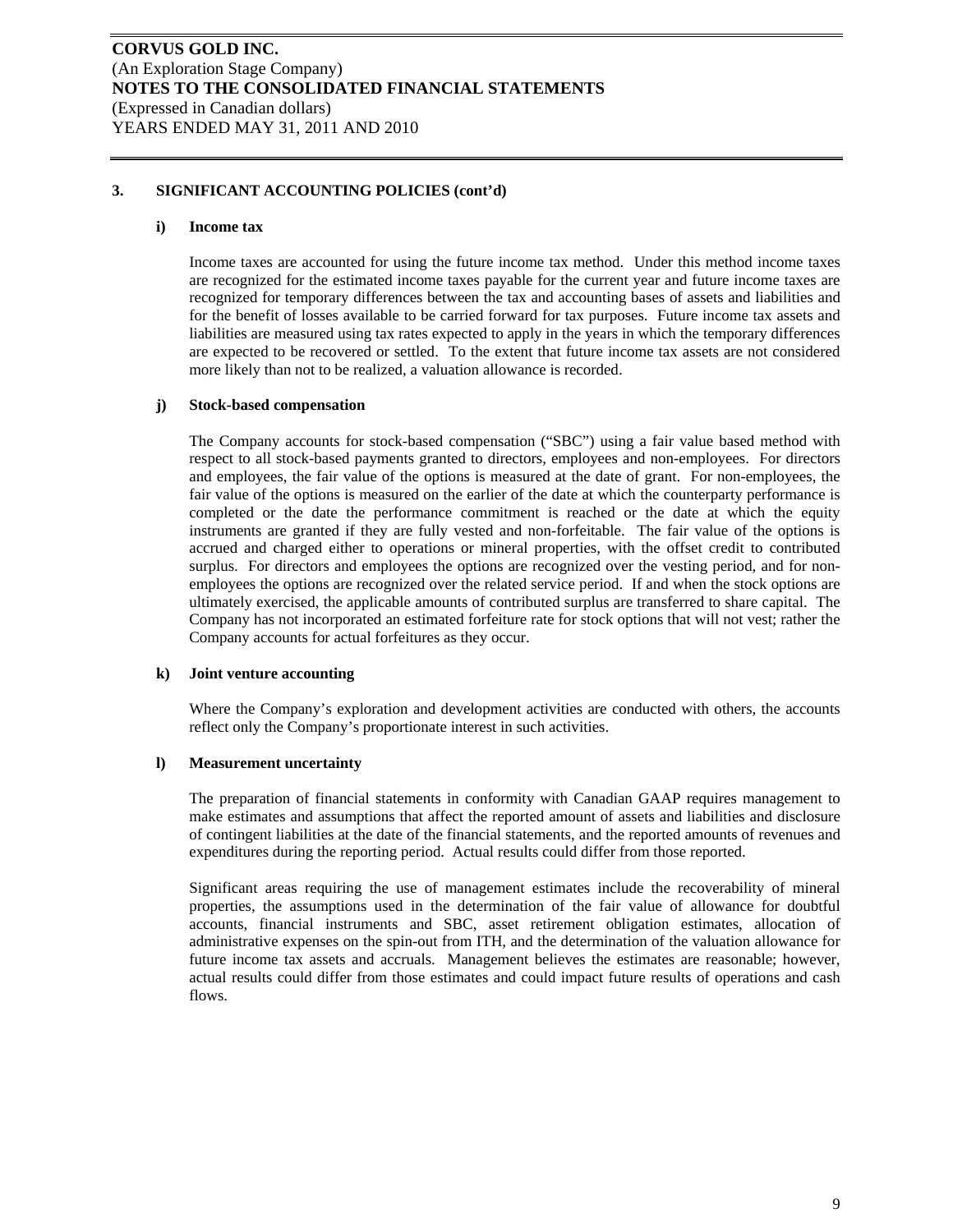#### **m) Financial Instruments – Recognition and Measurement; Disclosure and Presentation**

All financial instruments are classified into one of the following five categories: held-for-trading, heldto-maturity, loans and receivables, available-for-sale financial assets, or other financial liabilities. Initial and subsequent measurement and recognition of changes in the value of financial instruments depends on their initial classification. All financial instruments, including derivatives, are included on the balance sheet and are measured at fair market value upon inception with the exception of certain related party transactions. Held-for-trading financial instruments are measured at fair value and all gains and losses are included in operations in the period in which they arise. Available-for-sale financial assets are measured at fair value with revaluation gains and losses included in other comprehensive income until the asset is removed from the balance sheet. Loans and receivables, heldto-maturity investments and other financial liabilities are measured at amortized cost using the effective interest method. Gains and losses upon inception, de-recognition, impairment write-downs and foreign exchange translation adjustments are recognized immediately. Transaction costs related to financial instruments will be expensed in the period incurred.

The Company classified its financial instruments as follows:

- Cash is classified as held-for-trading.
- Accounts receivable as other loans and receivables.
- Accounts payable and accrued liabilities are classified as other liabilities.

#### **n) Comprehensive Income**

Comprehensive income is the change in shareholders' equity during a period from transactions and other events from non-owner sources. This standard requires certain gains and losses that would otherwise be recorded as part of the net earnings to be presented in other "comprehensive income" until it is considered appropriate to recognize into net earnings. This standard requires the presentation of comprehensive income, and its components in a separate financial statement that is displayed with the same prominence as the other financial statements. There are no material differences between comprehensive income (loss) and net loss for the years reported.

#### **o) Future accounting changes**

(i) International Financial Reporting Standards ("IFRS")

In 2008, the Canadian Accounting Standards Board ("AcSB") confirmed that the transition to IFRS from Canadian GAAP will be effective for fiscal years beginning on or after January 1, 2011 for publicly accountable enterprises. The Company will therefore be required to present IFRS financial statements for its August 31, 2011 interim consolidated financial statements. The effective date will require the restatement for comparative purposes of amounts reported by the Company for the year ended May 31, 2011.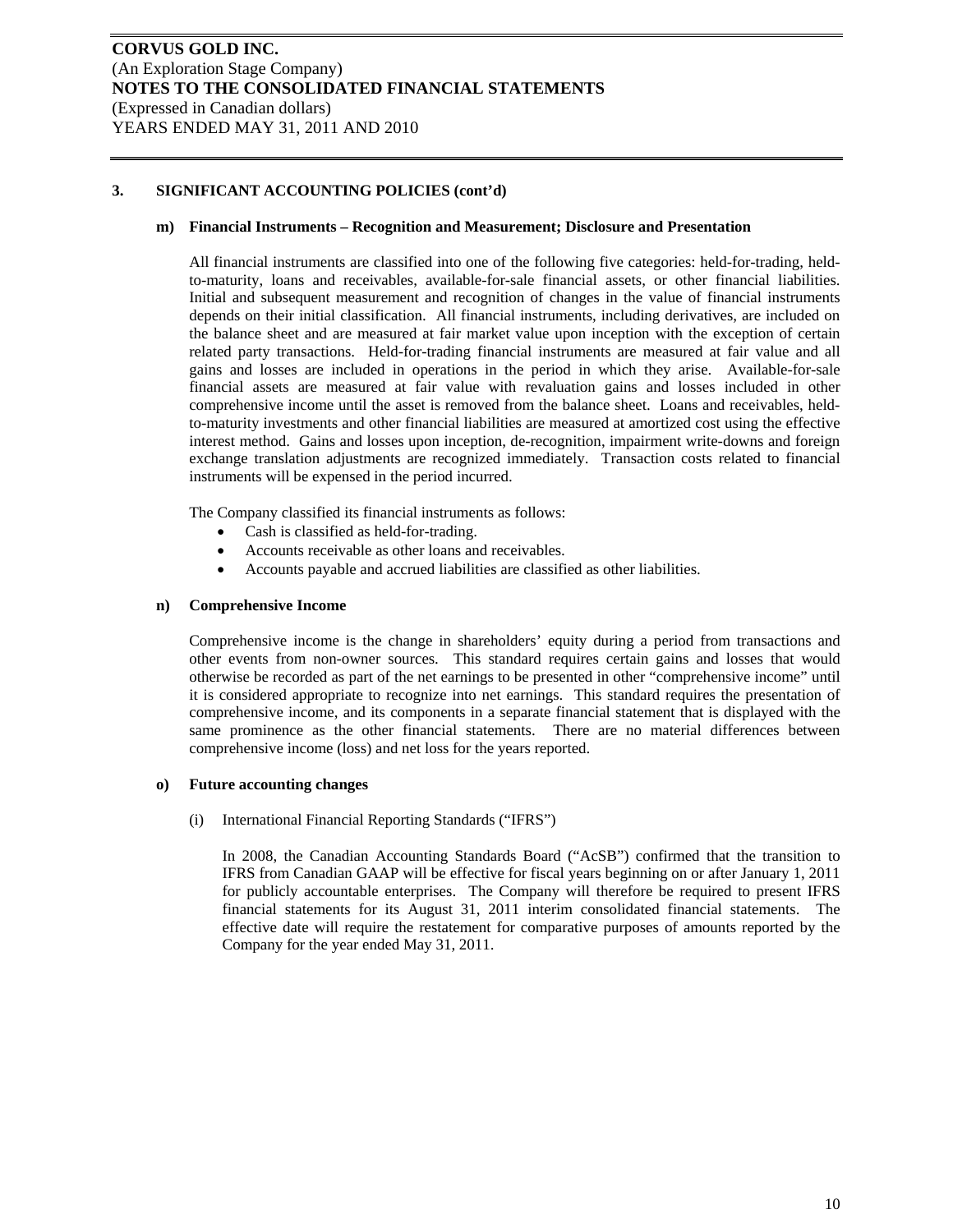# **4. RISK MANAGEMENT AND FINANCIAL INSTRUMENTS**

#### *Fair Value of Financial Instruments*

The carrying values of cash, accounts receivable and accounts payable and accrued liabilities approximate their fair values due to the short-term maturity of these financial instruments. The fair values of amounts due to related parties included in accounts payable and accrued liabilities have not been disclosed as their fair values cannot be reliably measured since the parties are not at arm's length.

The Company's risk exposure and the impact on the Company's financial instruments are summarized below:

#### *Fair Value Hierarchy*

Financial instruments recorded at fair value on the Consolidated Balance Sheets are classified using a fair value hierarchy that reflects the significance of the inputs used in making the measurements. The fair value hierarchy has the following levels:

- Level 1 valuation based on quoted prices (unadjusted) in active markets for identical assets or liabilities;
- Level 2 valuation techniques based on inputs other than quoted prices included in level 1 that are observable for the asset or liability, either directly (i.e. as prices) or indirectly (i.e. derived from prices); and
- Level 3 valuation techniques using inputs for the asset or liability that are not based on observable market data (unobservable inputs).

The fair value hierarchy requires the use of observable market inputs whenever such inputs exist. A financial instrument is classified to the lowest level of the hierarchy for which a significant input has been considered in measuring fair value.

The following table presents the financial instruments recorded at fair value in the Consolidated Balance Sheets, classified using the fair value hierarchy described above:

| 2011 | Level 1   |  | <b>Level 2</b>           | Level 3 |                          |
|------|-----------|--|--------------------------|---------|--------------------------|
| Cash | 7,355,406 |  | $\overline{\phantom{a}}$ |         | $\overline{\phantom{a}}$ |
|      |           |  |                          |         |                          |
| 2010 | Level 1   |  | <b>Level 2</b>           | Level 3 |                          |
|      |           |  |                          |         |                          |
| Cash | -         |  | -                        |         | -                        |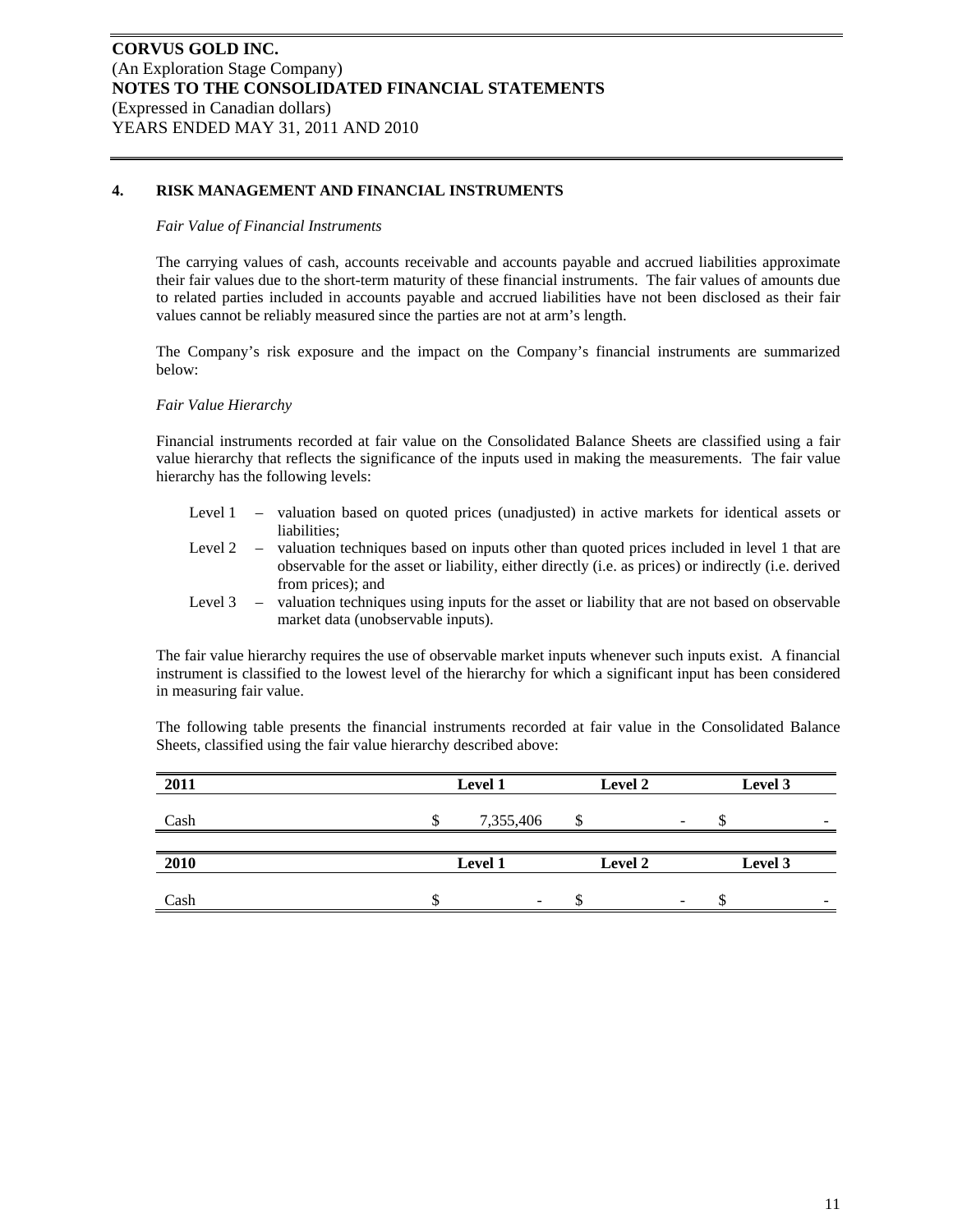# **4. RISK MANAGEMENT AND FINANCIAL INSTRUMENTS (cont'd)**

The Company's risk exposure and the impact on the Company's financial instruments are summarized below:

#### **a) Credit risk**

Concentration of credit risk exists with respect to the Company's cash as all amounts are held at a major Canadian financial institution. The Company's concentration of credit risk and maximum exposure thereto in Canada is as follows:

|      |          | 2011      |     | 2010                     |
|------|----------|-----------|-----|--------------------------|
|      |          |           |     |                          |
| Cash | ₼<br>ιIJ | 7,355,406 | ιIJ | $\overline{\phantom{a}}$ |

The credit risk associated with cash is minimized by ensuring that substantially all Canadian and US dollar amounts are held with a major Canadian financial institution with strong investment-grade rating by a primary ratings agency.

# **b) Liquidity risk**

Liquidity risk is the risk that the Company will not be able to meet its financial obligations as they come due. The Company's approach to managing liquidity risk is to provide reasonable assurance that it will have sufficient funds to meet liabilities when due. The Company manages its liquidity risk by forecasting cash flows from operations and anticipated investing and financing activities. At May 31, 2011, the Company had cash of \$7,355,406, which will be sufficient to meet its obligations related to its accounts payable and accrued liabilities of \$393,315. As of May 31, 2011, the Company's mineral property expenditures are all optional per the agreements.

All its non-derivative financial liabilities are made up of accounts payable and accrued liabilities and are due within three months of the period end as shown below. The Company does not have any derivative financial liabilities.

|                                             | $0$ to $3$<br>months | 3 to 6<br>months |   | 6 to 12<br>months |                          | <b>Total</b> |
|---------------------------------------------|----------------------|------------------|---|-------------------|--------------------------|--------------|
| Accounts payable and accrued<br>liabilities | 393.315              |                  | - |                   | $\overline{\phantom{a}}$ | 393.315      |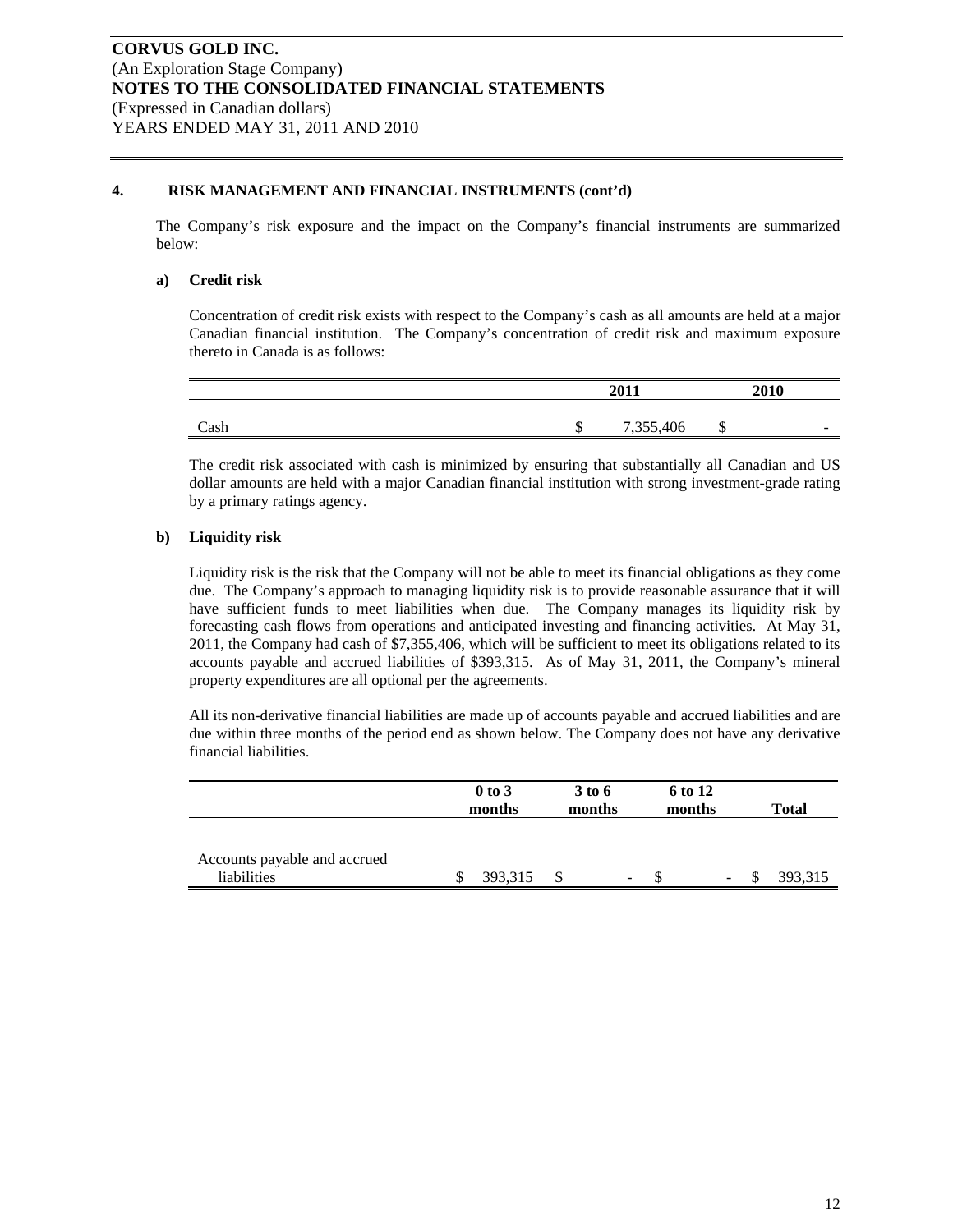# **4. RISK MANAGEMENT AND FINANCIAL INSTRUMENTS (cont'd)**

#### **c) Market risk**

Market risk is the risk that the fair value or future cash flows of a financial instrument will fluctuate because of changes in market prices. Market risk comprises three types of risk: interest rate risk, foreign currency risk, and other price risk.

(i) Interest rate risk

The Company is not subject to material interest rate risk.

(ii) Foreign currency risk

The Company is exposed to foreign currency risk to the extent that certain monetary financial instruments and other assets are denominated in United States dollars. The Company has not entered into any foreign currency contracts to mitigate this risk, as it believes this risk is minimized by the minimal amount of cash held in United States funds, nor entered into any hedging arrangements with respect to mineral property expenditure commitments denominated in United States dollars. The Company's sensitivity analysis suggests that a consistent 9% change in the absolute rate of exchange for the United States dollars, the foreign currency for which the Company has net assets employed, would affect net assets and foreign exchange gain (loss) by approximately \$226,000. As at May 31, 2011, the Company had the following financial instruments in USD\$:

|                                          | <b>CAD</b> equivalent |           | USD |           |
|------------------------------------------|-----------------------|-----------|-----|-----------|
|                                          |                       |           |     |           |
| Cash                                     |                       | 1.147.647 |     | 1.184.851 |
| Accounts receivable                      |                       | 173.262   |     | 178,879   |
| Accounts payable and accrued liabilities |                       | 265,613   |     | 274.224   |

As at May 31, 2011, USD amounts were converted at a rate of USD 1.00 to CAD 0.9686.

(iii) Other price risk

Other price risk is the risk that the fair value or future cash flows of a financial instrument will fluctuate because of changes in market prices, other than those arising from interest rate risk or foreign exchange risk or commodity price risk. The Company has no financial instruments exposed to such risk.

#### **5. PROPERTY AND EQUIPMENT**

|                                |                             | 2011         |                           |      |    | 2010         |                          |          |  |
|--------------------------------|-----------------------------|--------------|---------------------------|------|----|--------------|--------------------------|----------|--|
|                                |                             | Accumulated  | Net Book                  |      |    | Accumulated  |                          | Net Book |  |
|                                | Cost                        | Amortization | Value                     | Cost |    | Amortization |                          | Value    |  |
| Computer equipment<br>Vehicles | $16,793$ \$<br>S.<br>35,928 | 2,507        | 5,342 \$ 11,451<br>33.421 | -S   | Ξ. |              | -<br>$\qquad \qquad$     |          |  |
|                                |                             |              |                           |      |    |              |                          |          |  |
|                                | 52.721<br>S                 |              | 7,849 \$44,872            | - \$ | ۰  |              | $\overline{\phantom{a}}$ |          |  |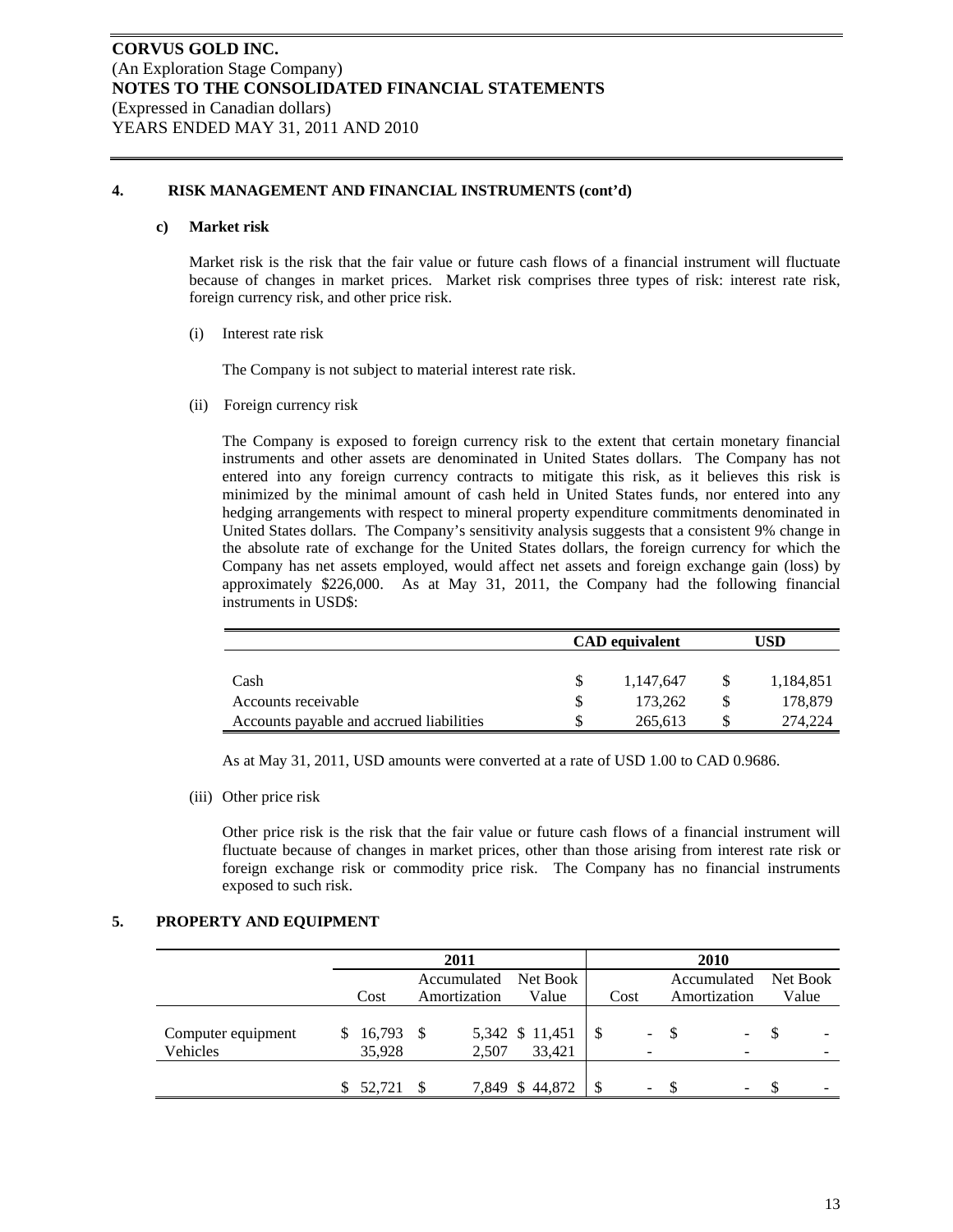# **CORVUS GOLD INC.** (An Exploration Stage Company) **NOTES TO THE CONSOLIDATED FINANCIAL STATEMENTS**  (Expressed in Canadian dollars) YEARS ENDED MAY 31, 2011 AND 2010

#### **6.MINERAL PROPERTIES**

Accumulated costs in respect of mineral tenures and mineral rights owned, leased or under option, consist of the following:

|                                 | <b>West Pogo</b> | Chisna          | <b>North Bullfrog</b> | <b>LMS</b>      | <b>Terra</b>    | <b>Total</b>     |
|---------------------------------|------------------|-----------------|-----------------------|-----------------|-----------------|------------------|
|                                 | (note 6(a)(ii))  | (note 6(a)(i))  | (note 6(c))           | (note 6(b)(i))  | (note 6(b)(ii)) |                  |
| <b>Balance, May 31, 2009</b>    | \$.<br>463,131   | \$<br>1,849,613 | \$<br>2,594,580       | \$<br>2,221,208 | 3,925,881<br>\$ | 11,054,413<br>\$ |
| Acquisition costs:              |                  |                 |                       |                 |                 |                  |
| Cash payments                   |                  |                 | 250,000               |                 |                 | 250,000          |
| Common shares issued            |                  |                 | 801,000               |                 |                 | 801.000          |
|                                 |                  |                 | 1,051,000             |                 |                 | 1,051,000        |
| Deferred exploration costs:     |                  |                 |                       |                 |                 |                  |
| Advance to contractors          |                  | 512,115         |                       |                 |                 | 512,115          |
| Aircraft services               |                  | 692             |                       |                 | 7,740           | 8,432            |
| Assay                           | 2,680            | 13,960          | 3,034                 |                 |                 | 19,674           |
| Field costs                     | 991              | 40,896          | 14,865                | 830             | (60, 865)       | (3, 283)         |
| Equipment rental                | 1,356            | 2,440           | 10,547                | 16,577          |                 | 30,920           |
| Geological/geophysical          | 5,233            | 1,011,688       | 77,991                | 2,913           | 23,208          | 1,121,033        |
| Land maintenance & tenure       | 18,562           | 232,505         | 88,612                | 27,916          | 164,864         | 532,459          |
| Professional fees               |                  | 60,870          | 7,617                 |                 |                 | 68,487           |
| Transportation                  | 8,917            | 29,255          | 11,796                | 2,158           | 152             | 52,278           |
| Travel                          | 1,798            | 14,216          |                       |                 |                 | 16,014           |
|                                 | 39,537           | 1,918,637       | 214,462               | 50,394          | 135,099         | 2,358,129        |
| Total expenditures for the year | 39,537           | 1,918,637       | 1,265,462             | 50,394          | 135,099         | 3,409,129        |
| <b>Cost Recovery</b>            |                  | (2,207,003)     |                       |                 | (10, 849)       | (2, 217, 852)    |
| Balance, May 31, 2010           | 502,668          | 1,561,247       | 3,860,042             | 2,271,602       | 4,050,131       | 12,245,690       |
| Acquisition costs:              |                  |                 |                       |                 |                 |                  |
| Cash payments                   |                  |                 | 110,186               |                 |                 | 110,186          |
| Common shares issued            |                  |                 | 43,475                |                 |                 | 43,475           |
|                                 | $\sim$           | $\mathbf{r}$    | 153,661               | $\mathbf{r}$    | $\mathbf{r}$    | 153,661          |
| Deferred exploration costs:     |                  |                 |                       |                 |                 |                  |
| Advance to contractors          |                  | (512, 115)      |                       |                 |                 | (512, 115)       |
| Aircraft services               |                  | 945,983         |                       |                 | 1,125           | 947,108          |
| Administration                  |                  | 19,942          |                       |                 |                 | 19,942           |
| Assay                           |                  | 204,503         | 428,680               |                 |                 | 633,183          |
| Drilling                        |                  | 655,996         | 1,024,964             |                 |                 | 1,680,960        |
| Field costs                     |                  | 269,712         | 246,758               |                 | 99              | 516,569          |
| Equipment rental                |                  | 121,568         | 2,430                 |                 |                 | 123,998          |
| Geological/geophysical          |                  | 1,704,738       | 296,482               | 1,458           | 4,834           | 2,007,512        |
| Land maintenance & tenure       | 44               | 269,069         | 143,190               | 556             | 647             | 413,506          |
| Professional fees               | 3,680            | 2,764           |                       | 11,216          | 38,178          | 55,838           |
| Transportation                  |                  | 24,716          | 15,121                | 356             | 317             | 40,510           |
| Travel                          | 317              | 421,757         | 49,557                | 66              |                 | 471,697          |
| Operator fee                    |                  | 380,602         |                       |                 |                 | 380,602          |
|                                 | 4,041            | 4,509,235       | 2,207,182             | 13,652          | 45,200          | 6,779,310        |
| Total expenditures for the year | 4,041            | 4,509,235       | 2,360,843             | 13,652          | 45,200          | 6,932,971        |
| <b>Cost Recovery</b>            |                  | (4,050,861)     |                       | (17, 442)       |                 | (4,068,303)      |
| <b>Balance, May 31, 2011</b>    | \$<br>506,709    | \$2,019,621     | \$<br>6,220,885       | \$<br>2,267,812 | \$<br>4,095,331 | \$<br>15,110,358 |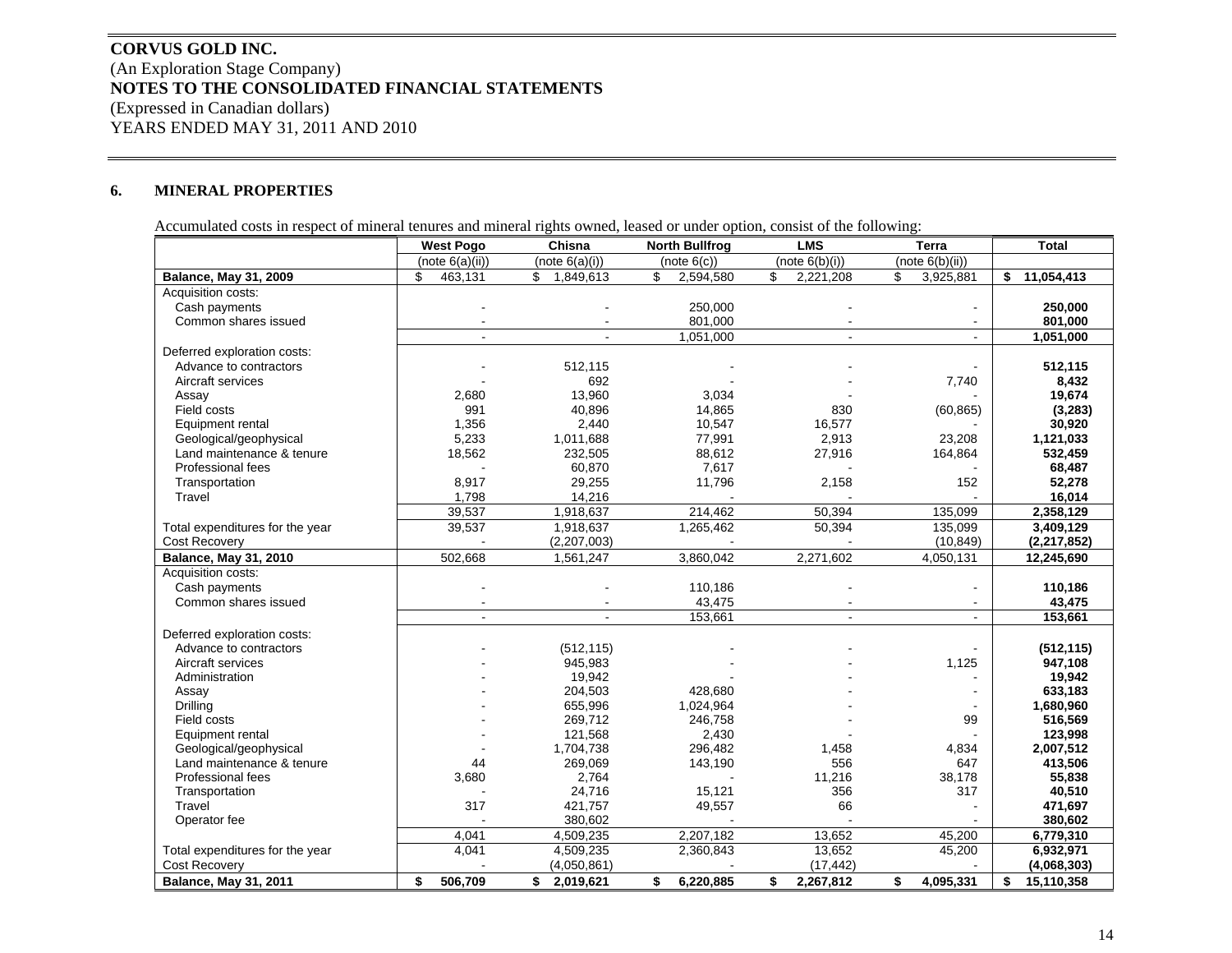Pursuant to the Arrangement, the obligations and interests in the Spin-out Properties under the various property and related agreements have been transferred from ITH to the Company.

#### **a) Properties acquired from AngloGold, Alaska**

Pursuant to an Asset Purchase and Sale and Indemnity Agreement dated June 30, 2006, as amended on July 26, 2007, (the "AngloGold Agreement") among ITH, AngloGold Ashanti (U.S.A.) Exploration Inc. ("AngloGold") and Talon Gold Alaska, Inc. (ITH's wholly-owned Alaskan subsidiary) ("Talon Gold") , ITH acquired all of AngloGold's interest in a portfolio of seven mineral exploration projects in Alaska (then aggregating 246 square kilometres) and referred to as the Livengood, Chisna, Gilles, Coffee Dome, West Pogo, Blackshell, and Caribou properties (the "Sale Properties") in consideration of cash payment USD50,000 on August 4, 2006, and the issuance of 5,997,295 ITH common shares, representing approximately 19.99% of ITH's issued shares following the closing of the acquisition and two private placement financings raising an aggregate of \$11,479,348. AngloGold had the right to maintain its percentage equity interest in ITH, on an ongoing basis, provided that such right will terminate if AngloGold's interest falls below 10% at any time after January 1, 2009.

As further consideration for the transfer of the Sale Properties, ITH granted to AngloGold a 90 day right of first offer with respect to the Sale Properties and any additional mineral properties in Alaska in which ITH acquires an interest and which interest ITH proposes to farm out or otherwise dispose of. If AngloGold's equity interest in ITH is reduced to less than 10%, then this right of first offer will terminate. AngloGold's rights to maintain its interest and right of first offer do not apply to the Company or to the Company's mineral properties.

Pursuant to the Arrangement, ITH spun-out the Chisna and West Pogo properties to the Company. Details of the Chisna and West Pogo properties are as follows:

(i) Chisna Property

The Chisna property is located in the eastern Alaska Range, Alaska, owned 100% by the Company pursuant to an agreement dated July 8, 2010 between Talon Gold, as vendor, and Raven Gold, as purchaser, which closed effective upon the completion of the Arrangement.

On November 2, 2009, ITH and Talon Gold entered into an agreement (as amended) with Ocean Park Ventures Corp. ("OPV"). Pursuant to the agreement, an Alaskan subsidiary of OPV ("Subco") and Raven Gold, an Alaskan subsidiary of the Company, formed a joint venture (the "OPV/Raven JV") for the purpose of exploring and developing the Chisna property.

The initial interests of Subco and Raven Gold in the OPV/Raven JV are 51% and 49% respectively. Raven Gold's initial contribution to the OPV/Raven JV will be its interest in the Chisna Project. Subco's contribution to the OPV/Raven JV will be funding for the OPV/Raven JV totalling USD 20,000,000 over five years; of which USD 5,000,000 must be provided during the first year. The first year amount is reduced to USD 2,000,000 if, at any time during such year, the London PM gold fix price and the LME closing copper price are each below USD 700/oz and USD 1.70/lb, respectively, for a period of ten consecutive trading days. If Subco fails to fund any portion of the initial USD 5,000,000 (or USD 2,000,000 as applicable) in the first year, Raven Gold will be entitled to terminate the OPV/Raven JV and OPV and Subco will be jointly indebted to Raven Gold for the difference between USD 5,000,000 (or USD 2,000,000 as applicable) and the amount actually funded. Subco has funded the required USD 5,000,000.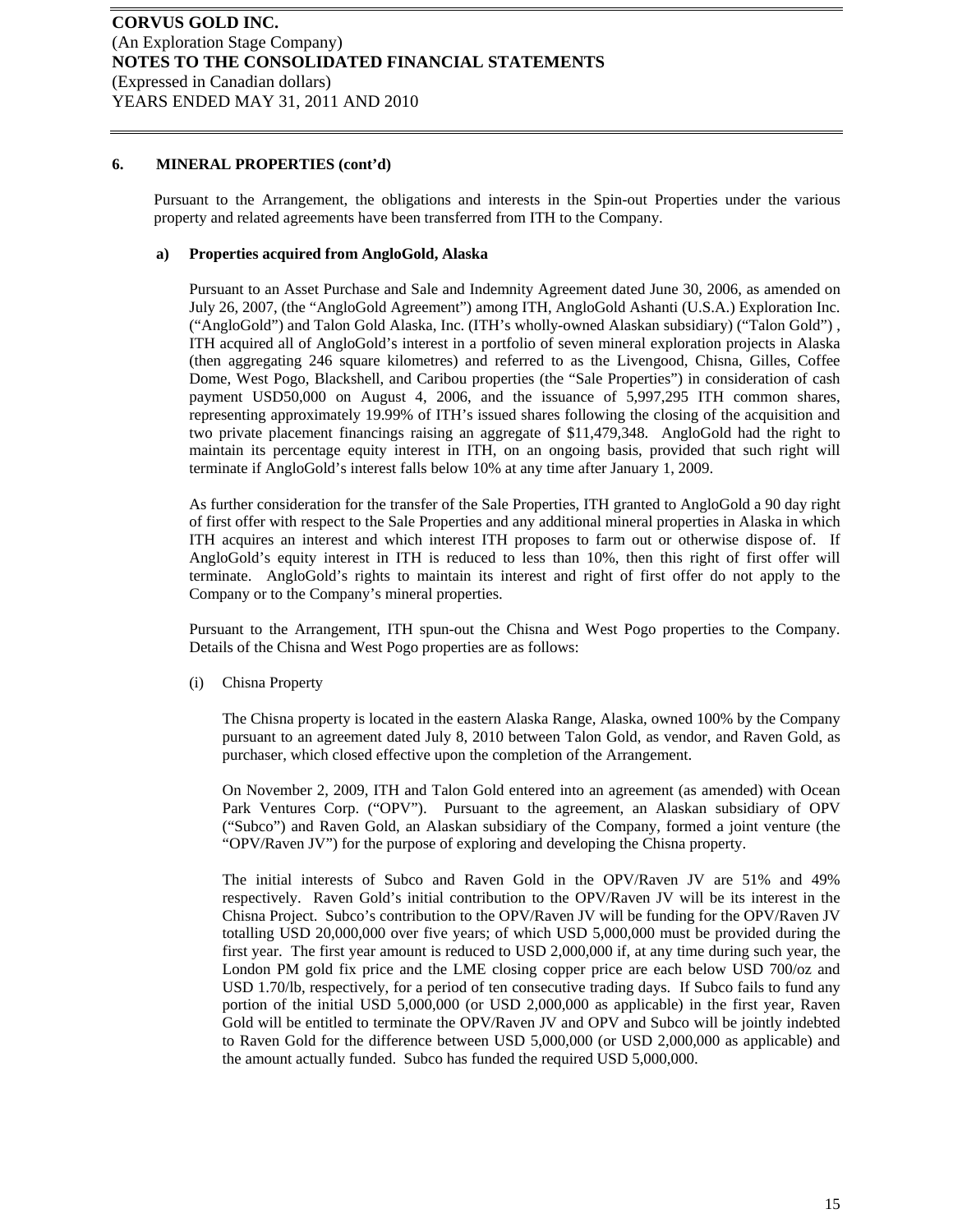#### **a) Properties acquired from AngloGold, Alaska (cont'd)**

(i) Chisna Property (cont'd)

Raven Gold was the operator of the OPV/Raven JV during the first year. In year two Subco is the operator and in years three and thereafter, Subco will be entitled to continue to be the operator of the OPV/Raven JV and to maintain operatorship until and unless it ceases to hold a majority interest in the OPV/Raven JV. Any work program proposed by the operator will be subject to approval by the five member OPV/Raven JV management committee. After Subco has completed its USD 20,000,000 initial contribution, the OPV/Raven JV participant with the greatest interest in the OPV/Raven JV will be entitled to nominate three members of the management committee.

If Subco funds the entire required USD 20,000,000 within five year period, it will have the option to acquire a further 19% interest in the OPV/Raven JV by producing a positive bankable feasibility study in respect of the Chisna Project within five years after electing to exercise such option, and by funding additional exploration required to produce such a study. The feasibility study must support a mining operation at a minimum level of 300,000 ounces per year of gold equivalent production. If Subco does not fund the entire required USD 20,000,000 within five year period, then Subco will be deemed to have withdrawn from the OPV/Raven JV and will thereafter have no residual interest in the Chisna property.

In consideration for ITH providing the resources for Raven Gold to enter into the OPV/Raven JV, OPV is required to issue 200,000 common shares (received on March 15, 2010) to ITH following satisfaction of the conditions precedent to the formation of the OPV/Raven JV and an additional 200,000 shares each anniversary thereafter (ITH received 200,000 shares on March 15, 2011), to a total of 1,000,000 shares, provided the OPV/Raven JV is in good standing.

The formation of the OPV/Raven JV, and the rights of OPV/Subco under the OPV/Raven JV Agreement, were subject to a pre-emptive right in favour of AngloGold under the AngloGold Agreement, which was waived by AngloGold on November 17, 2009. Consequently, Subco and Raven Gold proceeded with the OPV/Raven JV, and will be bound by the existing Indemnity and Pre-emptive Rights Agreement among AngloGold, ITH and Talon Gold, as provided for in the AngloGold Agreement. The principal effect of that agreement on the OPV/Raven JV will be indemnity provisions relating to the Chisna Project, and AngloGold will have no further preemptive right in respect of the Chisna Project.

The formation of the OPV/Raven JV was accepted for filing by the TSXV on behalf of OPV on March 15, 2010 and ITH received the initial 200,000 common shares of OPV required under the November 2, 2009 OPV/Raven JV Agreement. As at May 31, 2011, the Company has received USD 5,000,000 from OPV toward its initial contribution and ITH received an additional 200,000 common shares of OPV on March 15, 2011. As Operator, Raven Gold was entitled to earn an operator's fee. For the year ended May 31, 2011, Raven Gold earned a total of \$380,602 (2010 - \$Nil) in Operator fee income, of this amount, \$173,362 remains receivable as at May 31, 2011.

On March 24, 2010, Raven Gold entered into a Mineral Exploration Agreement with Option to Lease with Ahtna Incorporated ("Ahtna"), an Alaska Native Regional Corporation, concerning approximately 26,516 hectares of fee simple lands in the Athell Area of Alaska surrounding portions of the Chisna project (the "Ahtna Agreement"). Pursuant to the agreement, Ahtna has consented to the transfer of Raven Gold's rights to the OPV/Raven JV. Further consent will be required if Raven Gold ceases to be the operator under the OPV/Raven JV.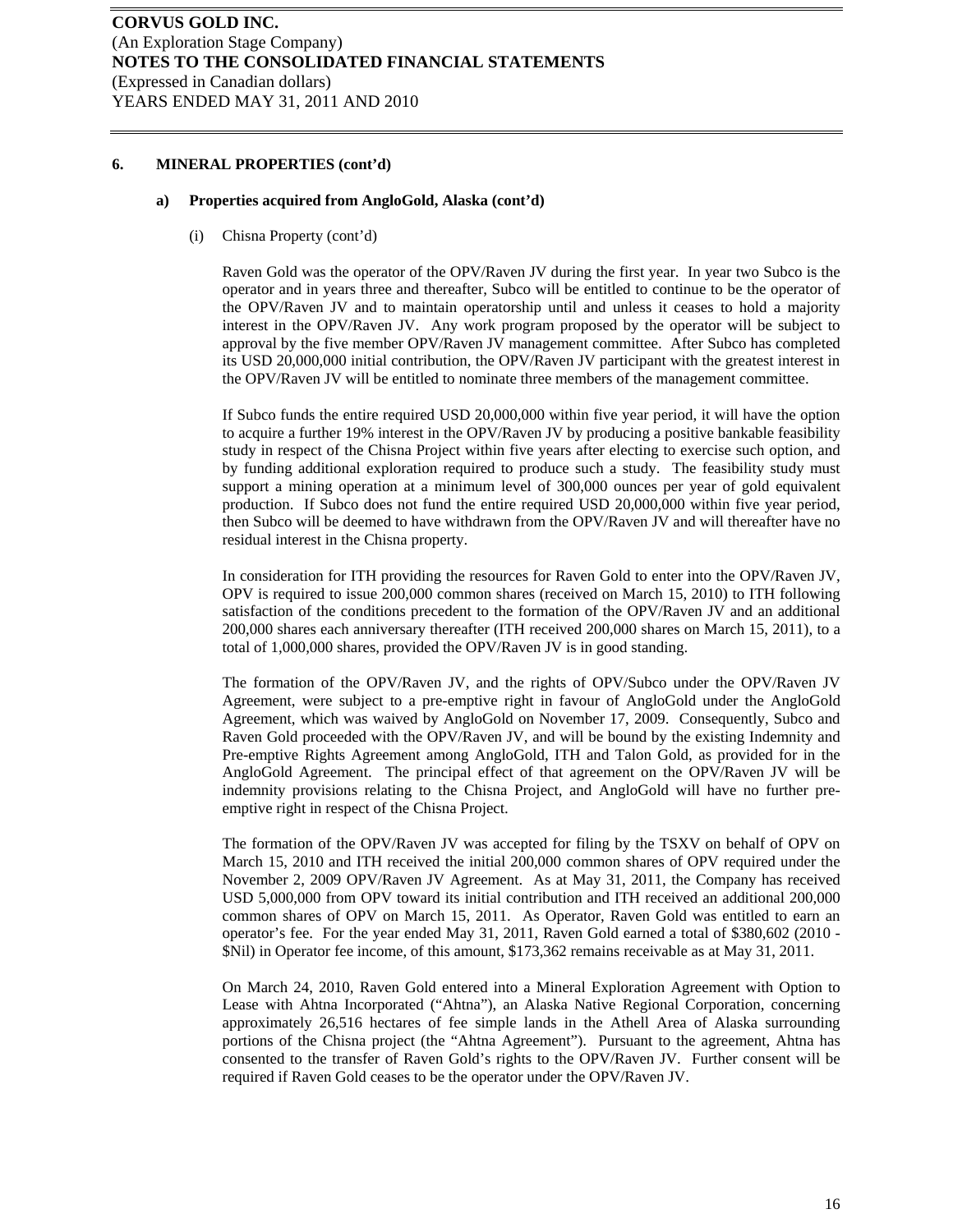#### **a) Properties acquired from AngloGold, Alaska (cont'd)**

(i) Chisna Property (cont'd)

The key terms of the Ahtna Agreement include the following:

- exclusive right to explore, and the option to enter into a mining lease to develop and mine, the subject lands for a six-year period.
- annual option payments of USD 1.00 USD 1.25 per acre.
- minimum exploration expenditures of USD  $4.00 -$  USD  $8.00$  per acre, provided that if the agreement is not terminated at the end of any option year, the exploration expenditures for the next year become a firm commitment.
- at the end of the third year, Raven Gold will release at least 50% of the original lands subject to the agreement.
- preferential contracting, hiring and training practice for Ahtna shareholders or designees.
- scholarship contributions to the Ahtna Heritage Foundation (USD 10,000/year, subject to increase for inflation).
- all surface work subject to Ahtna archaeological and cultural clearance.

Upon Raven Gold having expended an aggregate of USD 1,000,000 (including 2,500 feet of core drilling) and having completed a feasibility study over some or all of the land subject to the exploration agreement within the six year term of the Ahtna Agreement, Raven Gold has the option to enter into a mining lease. The key terms of the mining lease include:

- exclusive mining rights for an initial term of ten years and so long thereafter as commercial production continues.
- minimum exploration expenditures of USD  $4.00 -$  USD  $9.00$  per acre subject to the lease until commercial production is achieved, escalating over time.
- advance minimum royalty payments of USD 6.00 USD 12.00 per acre escalating over time (50% deductible from production royalties)
- NSR production royalties for gold and silver scaled from 2.5% (gold price USD 550 per ounce or less) to 14% (gold price USD 1,900 per ounce or higher). 2.5% on base metals and 3% on all minerals other than gold, silver or base metals.
- in the event Raven Gold acquires rights to minerals within the area subject to the lease, the acquired minerals lands are subject to a production royalty in favour of Ahtna of 2% of the gross value of any gold and silver and a NSR of 1% on base metals.
- Ahtna is also entitled to receive an amount by which 20% of the net profits realized by Raven Gold from its mining operations on Ahtna minerals (10% in the case of non-Ahtna minerals) in any year exceed the aggregate royalties paid by Raven Gold to Ahtna in that year.
- Ahtna has the right to acquire a working interest in the lands subject to the lease, which is to be greater than or equal to 10% but not more than 15%, upon Raven Gold having made a production decision, and in consideration, Ahtna will be required to fund ongoing operations after such exercise in an amount equal to 200% of Athna's percentage share of the preproduction expenditures incurred by Raven Gold (not including advance minimum royalty payments to Ahtna). Should Athna exercise such option, it would become a participant in the OPV/Raven JV.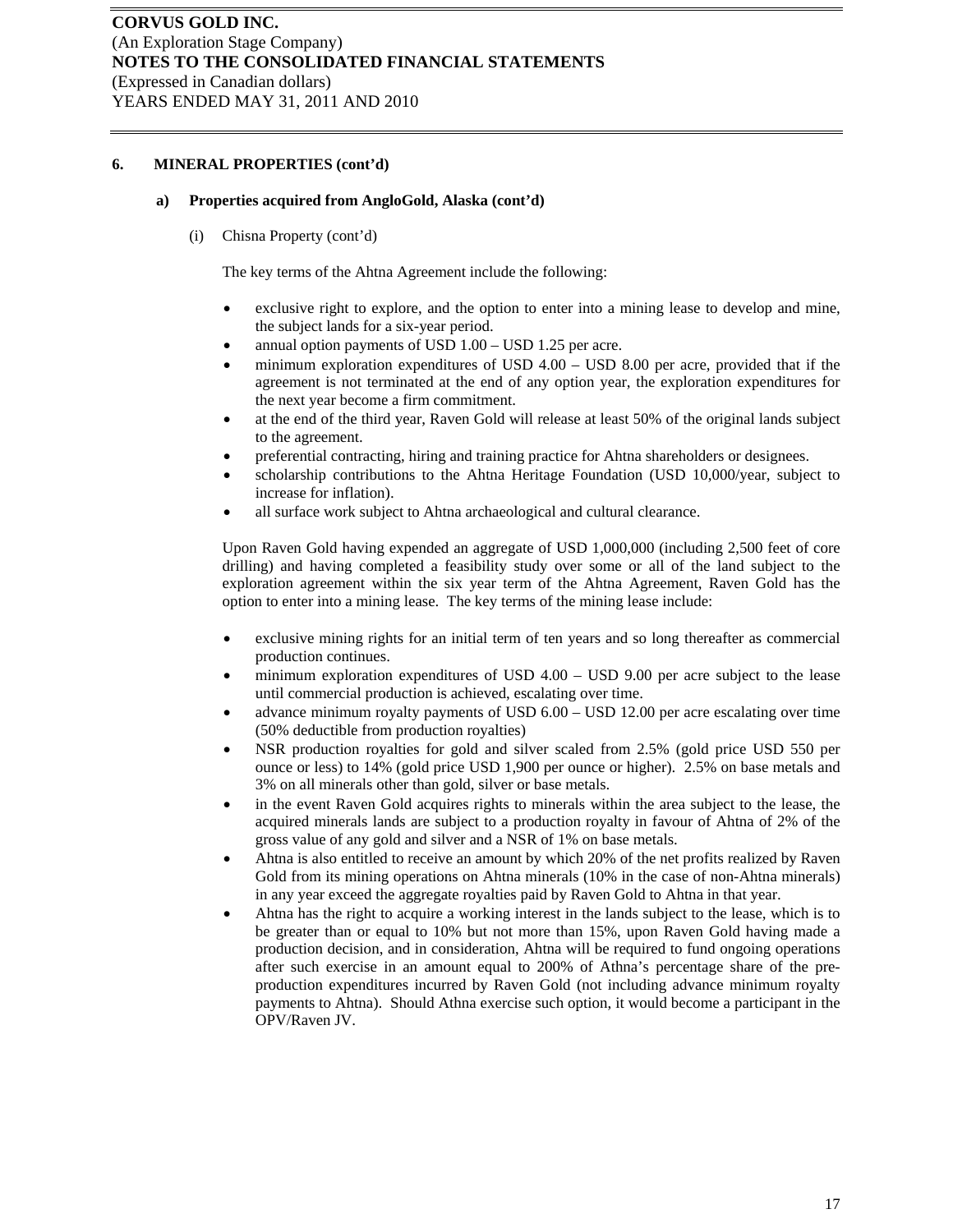#### **a) Properties acquired from AngloGold, Alaska (cont'd)**

(ii) West Pogo Property

The West Pogo property is located approximately 50 kilometres north of Delta Junction, Alaska, owned 100% by the Company pursuant to an agreement dated July 8, 2010 between Talon Gold, as vendor, and Raven Gold, as purchaser, which closed effective upon the completion of the Arrangement.

On March 24, 2010, ITH entered into a binding letter of intent with First Star Resources Inc. ("First Star") in connection with the West Pogo Property (the "WP LOI"). Under the terms of the WP LOI, a US subsidiary of First Star ("First Star US") has the ability to earn an initial 55% interest, and a second option to earn a further 45%, for a total of 100% interest. To earn the 55% interest, First Star US is required to expend USD 2,800,000 in exploration expenditures. To acquire a 100% ownership, First Star will fund the project through to an advanced exploration stage by spending a further USD 2,000,000 prior to December 31, 2015, or by producing, filing and having accepted by the TSXV a NI 43-101 compliant inferred resources of 1,000,000 ounces of gold using a 0.5g/t cut-off grade, whichever costs less. An NSR royalty of 3% or 4% on gold/silver and 1% on all other producers will be payable to Raven Gold. The royalty can be reduced by 1% by paying Raven Gold USD 3,000,000. In pursuance of the WP LOI, Raven and First Star US have entered into an earn-in agreement dated August 16, 2010. In consideration for ITH providing the resources to allow Raven Gold to enter into the WP LOI, First Star or First Star US is required to pay USD 250,000 to ITH (ITH received USD 10,000 on April 9, 2010, USD 20,000 on July 14, 2010 and USD 40,000 on April 27, 2011). If First Star US does not complete the expenditures, or if the required payments to ITH are not made, First Star US will be deemed to have withdrawn from the agreement and will thereafter have no residual interest in the West Pogo Property.

#### **b) Properties optioned from AngloGold, Alaska**

In conjunction with the closing of the acquisition of the Sale Properties, ITH entered into an option/joint venture with AngloGold with respect to two additional mineral projects in Alaska, referred to as the LMS and the Terra properties (the "Optioned Properties").

Pursuant to the Arrangement, ITH spun-out the LMS and Terra properties to the Company. Details of the LMS and Terra properties are as follows:

(i) LMS Property

The LMS property is now owned 100% by the Company pursuant to an agreement dated July 8, 2010 between Talon Gold, as vendor, and Raven Gold, as purchaser, which closed effective upon the completion of the Arrangement.

With respect to the LMS Property, ITH had the right to earn a 60% interest by incurring aggregate exploration expenditures of USD 3,000,000 by January 30, 2010 (incurred), of which ITH has committed to incur minimum exploration expenditures of USD 1,000,000 during the 2006 calendar year and of USD 750,000 during the 2007 calendar year.

Upon ITH having earned its 60% interest in the LMS Property, AngloGold had the right to reacquire a 20% interest (for an aggregate 60% interest) and become manager of the joint venture by incurring a further USD 4,000,000 in exploration expenditures over a further two years.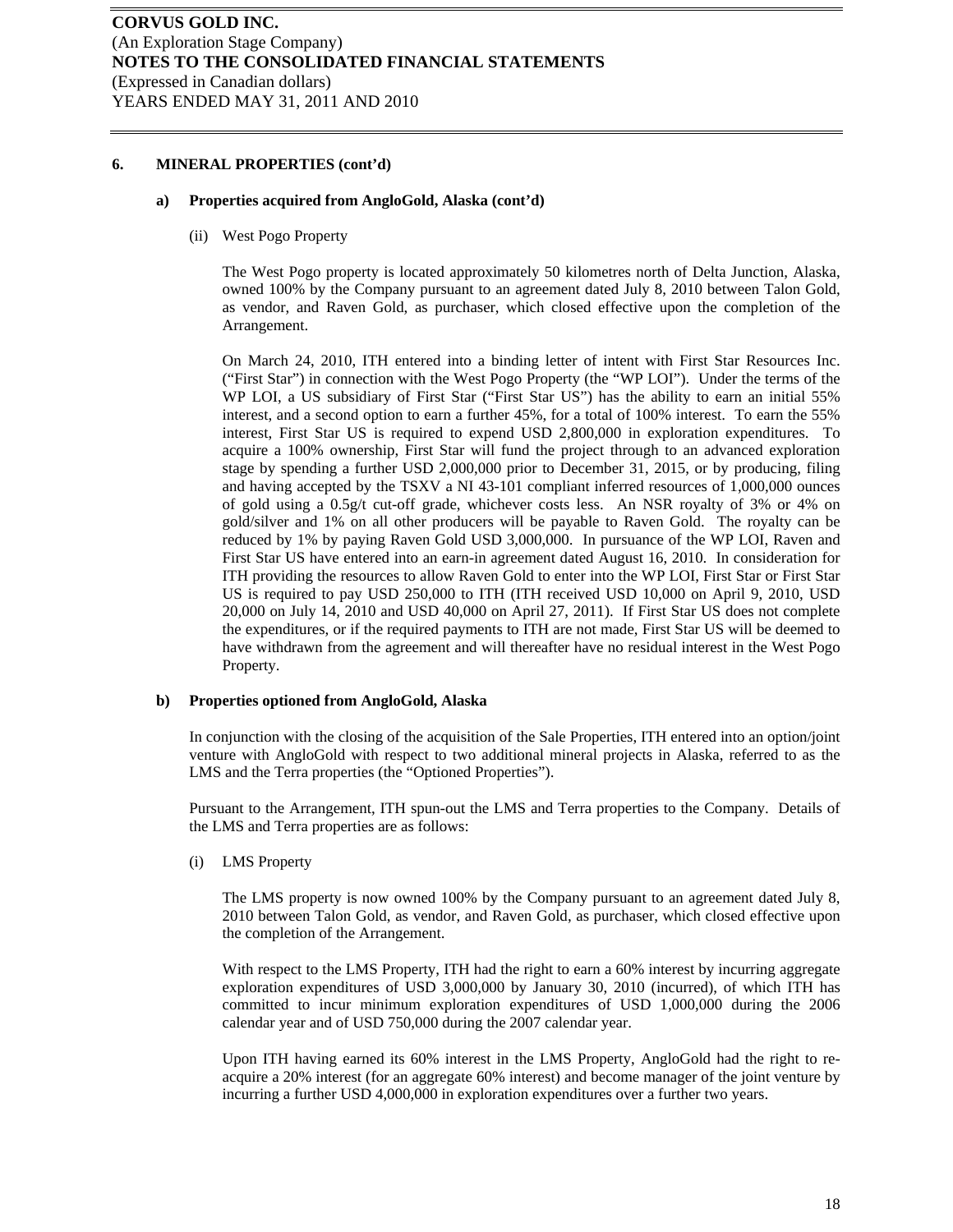#### **b) Properties optioned from AngloGold, Alaska (cont'd)**

(i) LMS Property (cont'd)

On June 10, 2008, ITH entered into an agreement to acquire all of the interest of AngloGold in the Terra and LMS Properties, plus certain other AngloGold rights on the Gilles and West Pogo Properties, for the purchase price of \$751,500 to be satisfied by the issuance of 450,000 shares of ITH to AngloGold (issued). The transaction was approved by NYSE Alternext-US Stock Exchange on July 31, 2008 and by the TSXV on September 10, 2008.

On March 24, 2010, ITH entered into a binding letter of intent (the "LMS LOI") with First Star, in connection with the LMS Property. Under the terms of the LMS LOI, First Star US has the ability to earn an initial 55% interest, and a second option to earn a further 45%, for a total 100% interest. To earn the 55% interest, First Star US is required to expend USD 3,500,000 on exploration. To acquire a 100% ownership, First Star US is required to fund the project through to an advanced exploration stage by spending a further USD 3,000,000 prior to December 31, 2015, or by producing, filing and having accepted by the TSXV a NI 43-101 compliant inferred of 2,000,000 ounces of gold using a 0.5g/t cut-off grade, whichever costs less. An NSR royalty of 3% or 4% on gold/silver and 1% on all other products will be payable to Raven. The royalty can be reduced by 1% by paying Raven Gold USD 3,000,000. In pursuance of the LMS LOI, Raven and First Star US have entered into an earn-in agreement dated August 16, 2010. In consideration for ITH providing the resources to allow Raven Gold to enter into the LMS LOI, First Star or First Star US is required to pay USD 280,000 (ITH received USD 10,000 on April 9, 2010, USD 30,000 on July 14, 2010 and USD 60,000 on April 27, 2011). If First Star US does not complete the expenditures, or if the required payments to ITH are not made, First Star US will be deemed to have withdrawn from the agreement and will thereafter have no residual interest in the LMS Property.

(ii) Terra Property

The Terra Property consists of State of Alaska unpatented lode mining claims held by the Company and State of Alaska unpatented lode mining claims leased from an individual. The lease requires a payment on execution of USD 25,000 (paid), and advance minimum royalties of USD 25,000 on or before March 22, 2006 (paid), USD 50,000 on or before March 22, 2007 (paid), USD 75,000 on or before March 22, 2008 (paid), USD 100,000 on or before March 22, 2009 (paid) and each subsequent March 22 until March 22, 2015 (paid USD 100,000 on February 2, 2010 and USD\$100,000 on March 21, 2011), and thereafter USD 125,000 until the expiry of the lease (all of which are recoverable from production royalties). The lessor is entitled to receive a NSR production royalty on gold equal to 3.0% if the gold price is USD 450 per ounce or lower and 4% if the gold price is USD 450 per ounce or higher, plus a NSR royalty of 4% on all other mineral products other than gold. 1% of the royalty may be purchased for USD 1,000,000 and a further 1% for USD 3,000,000.

With respect to the Terra Property, ITH had the right to earn a 60% interest by incurring aggregate exploration expenditures of USD 3,000,000 by January 30, 2010, of which ITH committed to incur minimum exploration expenditures of USD 500,000 during the 2006 calendar year and of USD 750,000 during the 2007 calendar year. Upon ITH having earned its 60% interest in the Terra Property, AngloGold had the right to re-acquire a 20% interest (for an aggregate 60% interest) and become manager of the joint venture by incurring a further USD 4,000,000 in exploration expenditures over a further two years. In either case, following ITH and AngloGold having earned their final respective interests, each party will be required to contribute its pro rata share of further exploration expenditures or be diluted. A party that is diluted to 10% or less was to have its interest converted to a 2% NSR royalty.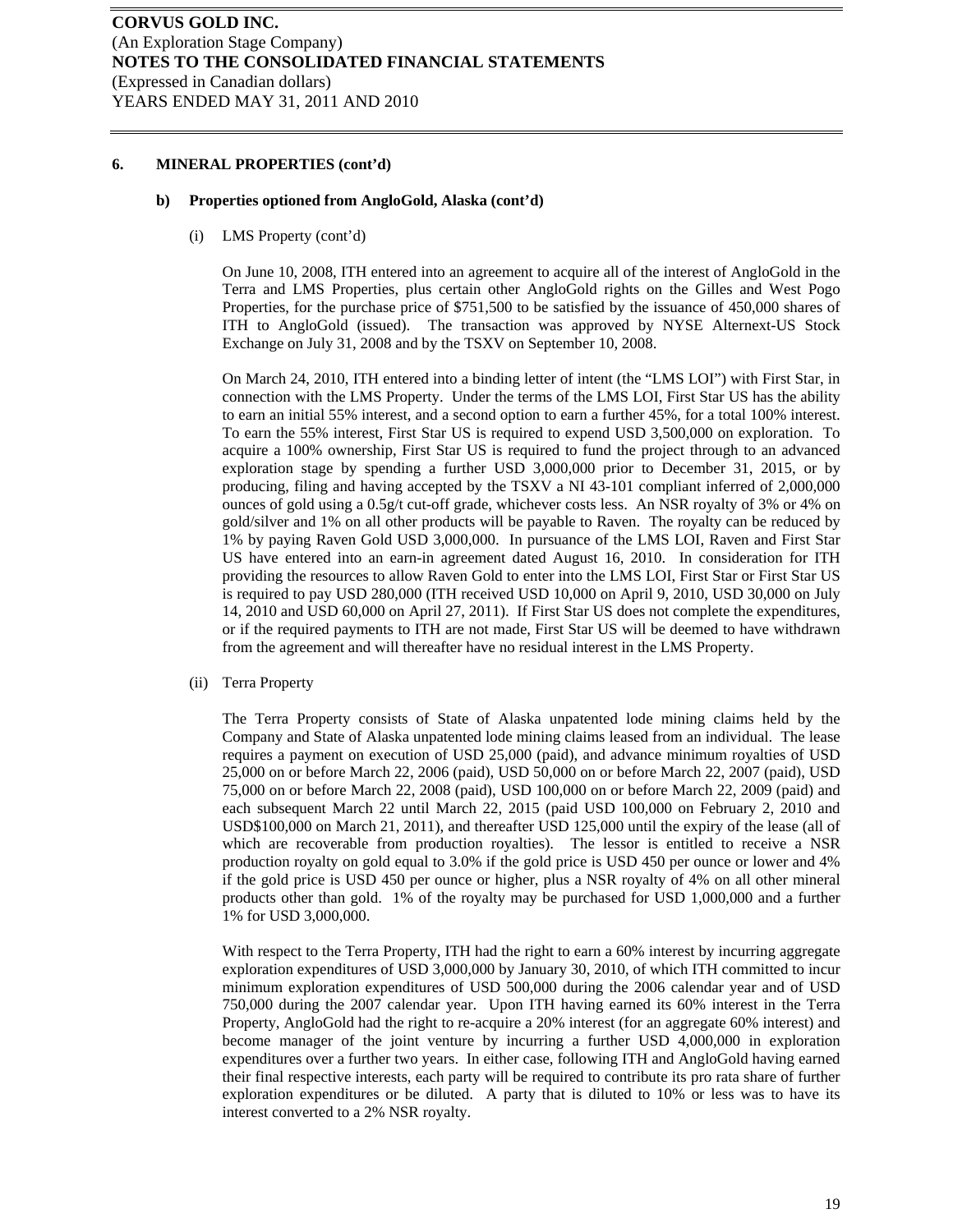#### **b) Properties optioned from AngloGold, Alaska (cont'd)**

(ii) Terra Property (cont'd)

On November 5, 2007 ITH provided notice to AngloGold that it has incurred sufficient expenditures to vest its 60% ownership in the Terra Project. AngloGold had 90 days to decide whether or not to exercise its right to earn back an additional 20% interest in the Terra Project by incurring USD 4,000,000 in expenditures over the next two years, and elected not to do so. As AngloGold elected not to exercise its back-in right, each party was therefore responsible for contribution its share of ongoing joint venture expenditures.

On June 10, 2008, ITH entered into an agreement to acquire all of the interest of AngloGold in the Terra and LMS Properties, plus certain other AngloGold rights on the Gilles and West Pogo Properties, for the purchase price of \$751,500 to be satisfied by the issuance of 450,000 shares of ITH to AngloGold (issued). The transaction was approved by NYSE Alternext-US Stock Exchange on July 31, 2008 and by the TSXV on September 10, 2008.

On February 26, 2010, ITH signed a letter of intent ("LOI") to enter into a joint venture with American Mining Corporation ("AMC"), a private Nevada corporation, on the Terra Property. Pursuant to the LOI, an Alaskan subsidiary of AMC and Raven Gold were to form a joint venture with the aim of developing the Terra Property to production. On May 17, 2010, AMC assigned the Terra Project LOI to Terra Mining Corporation ("TMC"), a company incorporated under the laws of British Columbia. On September 15, 2010, Raven Gold and Terra Gold Corporation (a US subsidiary of TMC) ("TGC") entered into the formal joint venture agreement (as amended) to give effect to the joint venture ("Terra JV").

Effective September 15, 2010, TGC will have an initial 51% interest in the Terra Property, subject to TGC funding an aggregate of USD 6,000,000 in direct exploration and development expenditures on or before December 31, 2013 with initial USD 1,000,000 being required prior to December 31, 2011. As part of the funding, TGC will pay Raven Gold an aggregate of USD 200,000 as payment for the camp and equipment previously constructed by ITH and acquired by Raven Gold.

TGC is required to pay to ITH, the former holder of the Terra Property, an aggregate of USD 300,000 (USD 50,000 paid and an additional USD 100,000 is due on or before December 31, 2011) in stages to December 31, 2012. TGC/TMC are required to deliver to ITH an aggregate of 750,000 common shares of TMC prior to December 31, 2012, with the initial 250,000 common shares due on or before September 15, 2011.

TGC has granted Raven Gold a sliding scale NSR royalty between 0.5% and 5% on all precious metal production for the Terra Property and a 1% NSR royalty on all base metal production.

If TGC fails to fund any portion of the initial first year commitment and eventual three year commitment, or if the required payments and shares are not delivered to ITH, Raven Gold will be entitled to terminate the agreement and retain 100% of the property.

After it has completed its initial USD 6,000,000 contribution, TGC will have the option to increase its interest in the project by 29% (to a total of 80%) by funding an additional USD 3,050,000 of development work. To exercise such option, TGC/TMC will be required to pay ITH an additional USD 150,000 and deliver an additional 250,000 common shares of TMC.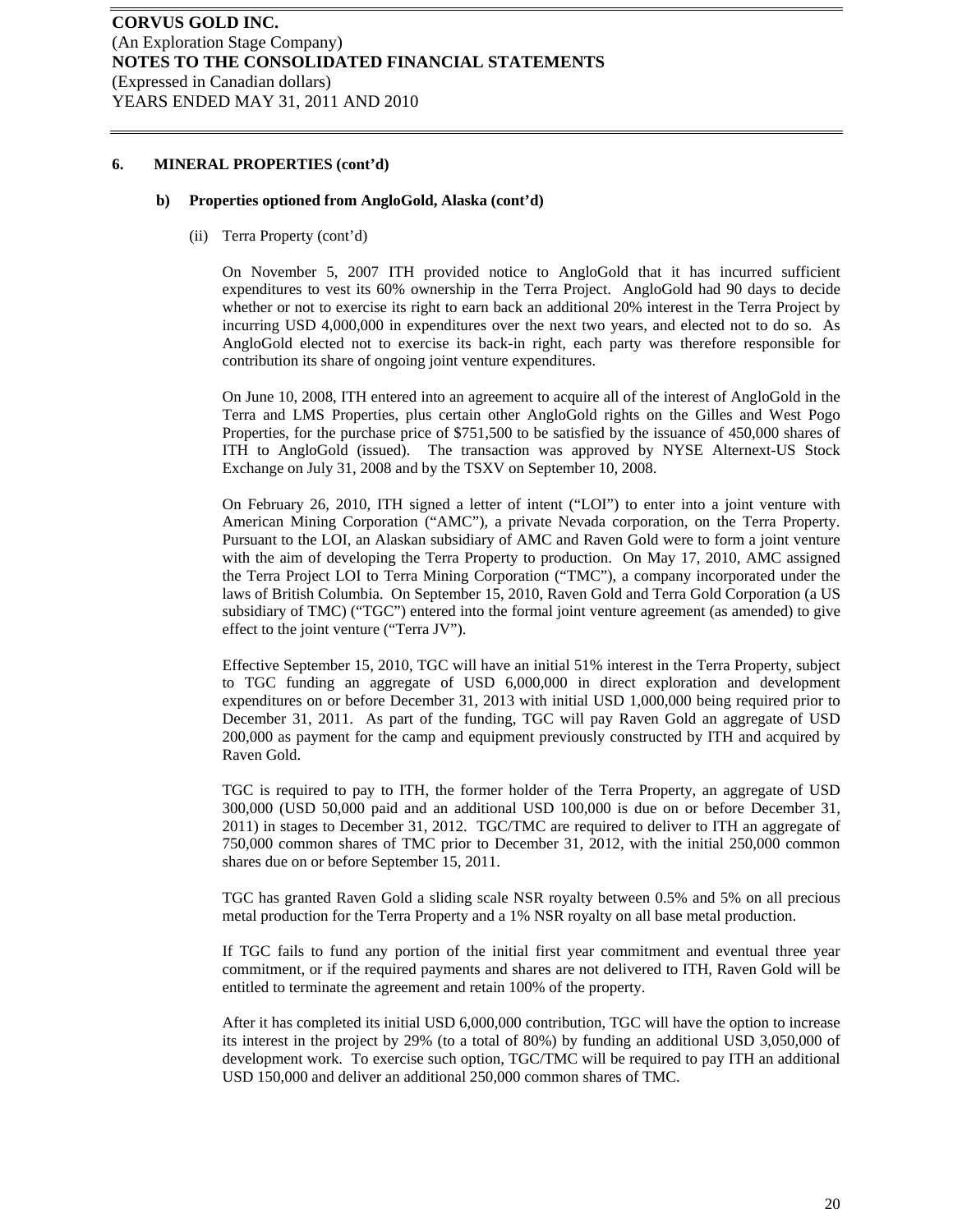#### **b) Properties optioned from AngloGold, Alaska (cont'd)**

(ii) Terra Property (cont'd)

Following TGC having completed its initial contribution (if it does not elect to acquire an additional 29% interest) or having earned an 80% interest (if it does), each party will be required to contribute to its pro rata shares of further expenditures. Should the interest of Raven Gold be diluted below 10% as a consequence of it not funding its proportionate share of the joint venture expenditures, the residual interest of Raven Gold interest will be converted to an additional property wide 1% NSR royalty on all metals produced.

#### **c) Properties optioned from Redstar Gold Corp., Nevada**

On March 15, 2007, ITH signed a binding letter of intent with Redstar Gold Corp. of Vancouver, B.C. ("Redstar"), pursuant to which a US subsidiary of ITH (Corvus Nevada) could earn up to a 70% interest in the North Bullfrog project located in Nevada. Corvus Nevada could earn an initial 60% interest in the project by making payments and exploration expenditures and delivering ITH shares, and had the option to earn an additional 10% interest (aggregate 70%) by funding all expenditures to take the project to feasibility. There was no time limit by which a feasibility study is required to be delivered.

To earn its initial 60% interest, Corvus Nevada was required to make total payments of USD 190,000 and incur total expenditures of USD 4,000,000 over 4 years to March 15, 2011. The first year requirement is a payment of USD 20,000 on TSXV acceptance (paid) plus exploration expenditures of USD 500,000 (incurred). The second payment of USD 30,000 is due by September 15, 2008 (paid). The third payment of USD 40,000 is due by March 15, 2009 (paid). The fourth payment of USD 50,000 is due by March 15, 2010 and the fifth payment of USD 50,000 is due by March 15, 2011 (acquisition completed on October 9, 2009).

Corvus Nevada is also required to pay the advance minimum royalty payments to the owners of certain patented mining claims which are fully recoupable against production royalties. The advance minimum royalty in year 1 to 3 is USD 32,300 per year and year 4 onwards is USD 37,000.

On October 9, 2009, Corvus Nevada completed the acquisition of all of the interests of Redstar and Redstar Gold U.S.A. Inc. in the North Bullfrog project (including the Mayflower (note 6(d)) and Connection (note 6(e)) Properties) under an agreement dated July 30, 2009, thereby giving Corvus Nevada 100% ownership of the project. Consideration for the acquisition was a cash payment of USD 250,000 and the delivery by Corvus Nevada of 200,000 common shares of ITH. Completion of the acquisition eliminated Corvus Nevada's vesting requirements for expenditures and delivery of ITH shares.

The Company acquired all of the shares of Corvus Nevada on August 26, 2010 upon the completion of the Arrangement.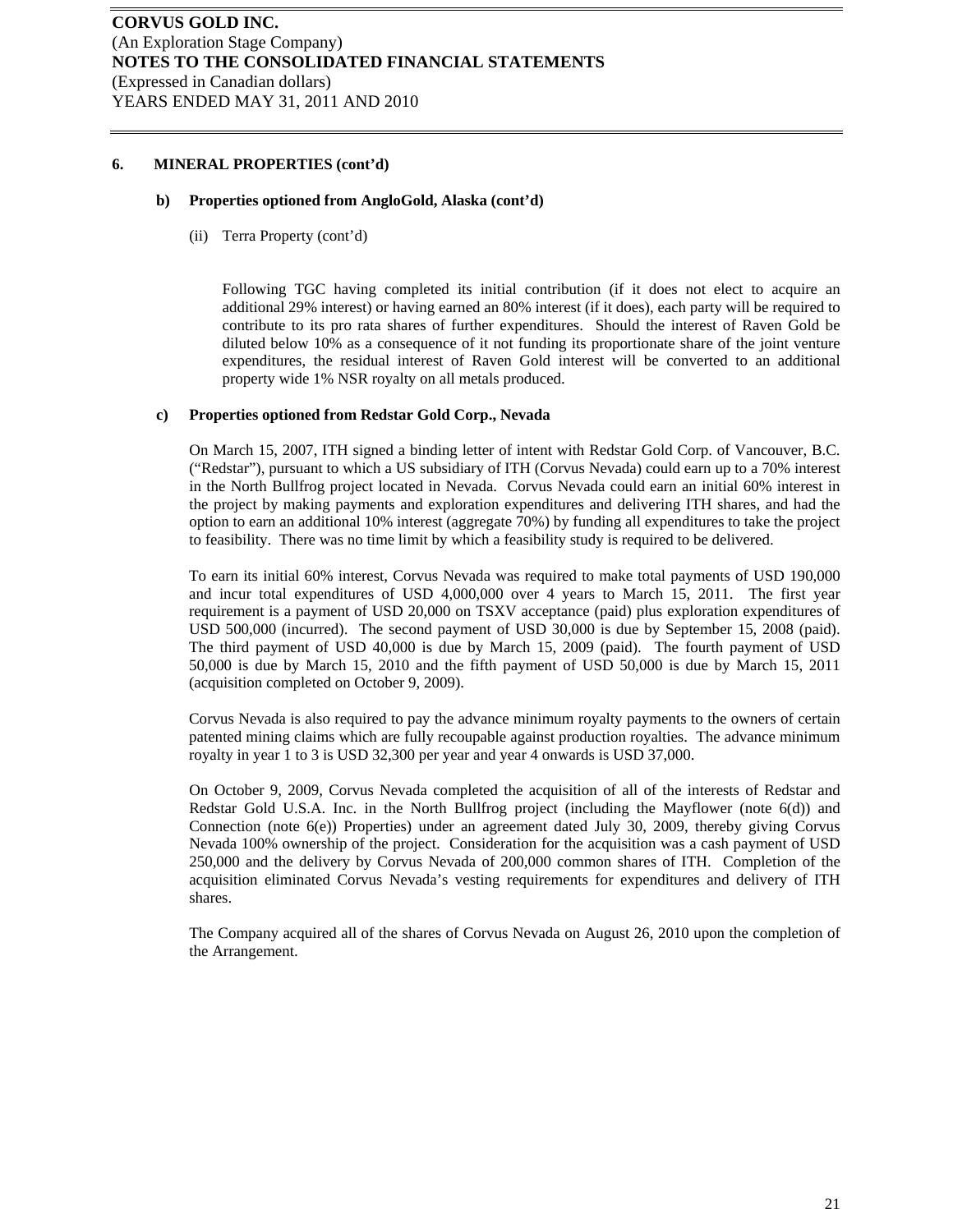#### **d) Mayflower Property, Nevada**

Pursuant to a mining lease and option to purchase agreement made effective December 1, 2007 between Corvus Nevada and a group of arm's length limited partnerships, Corvus Nevada has leased (and has the option to purchase) patented mining claims located adjacent to its North Bullfrog project in southwestern Nevada. The terms of the lease/option are as follows:

- *Terms*: Initial term of five years, commencing December 1, 2007, with the option to extend the lease for an additional five years. The lease will continue for so long thereafter as the property is in commercial production or, alternatively, for an additional three years if Corvus Nevada makes advance minimum royalty payments of USD 100,000 per year (which are recoupable against actual production royalties).
- *Lease Payments*: USD 5,000 (paid) and 25,000 common shares of ITH (delivered) following regulatory acceptance of the transaction; and an additional USD 5,000 and 20,000 common shares on each of the first through fifth lease anniversaries (USD 5,000 paid on each of December 10, 2008, October 14, 2009, and November 10, 2010 and 20,000 common shares of ITH delivered on each of September 8, 2008 and November 25, 2009). Pursuant to an agreement with the lessors, in lieu of the 20,000 ITH shares due December 1, 2010, Corvus Nevada paid USD 108,750 on November 10, 2010 and delivered 46,250 common shares of the Company on December 2, 2010). If Corvus Nevada elects to extend the lease for a second five-year term, it will pay USD 10,000 and deliver 50,000 common shares of ITH upon election being made, and an additional 50,000 common shares of ITH on each of the sixth through tenth anniversaries.
- *Work Commitments*: USD 100,000 per year for the first three years (incurred), USD 200,000 per year for the years  $4 - 6$  and USD 300,000 for the years  $7 - 10$ . Excess expenditures in any year may be carried forward. If Corvus Nevada does not incur the required expenditures in year one, the deficiency is required to be paid to the lessors.
- *Retained Royalty*: Corvus Nevada will pay the lessors a NSR royalty of 2% if the average gold price is USD 400 per ounce or less, 3% if the average gold price is between USD 401 and USD 500 per ounce and 4% if the average gold price is greater than USD 500 per ounce.
- *Purchase Option*: Corvus Nevada has the right to purchase all the interest of the lessors in the property during the first ten years for USD 7,500,000 plus a 0.5% NSR if the gold price is under USD 500 per ounce and 1% if the gold price is USD 500 per ounce or above. After the initial tenyear period, the cash portion of the purchase price will be escalated annually based on the US annual Consumer Price Index increase for that year.

The Company acquired all of the shares of Corvus Nevada on August 26, 2010 upon the completion of the Arrangement.

#### **e) Connection Property, Nevada**

Pursuant to a mining lease and option to purchase agreement made effective October 27, 2008 between Redstar and an arm's length limited liability company, Redstar has leased (and has the option to purchase) 12 patented mining claims located adjacent to the North Bullfrog project and referred to as the "Connection" property. The ten-year, renewable mining lease requires payments of USD 10,800 (paid) on signing and annual payments for the first three anniversaries of USD 10,800 and USD 16,200 for every year thereafter (USD 10,800 paid on each of September 30, 2009 and September 30, 2010). Redstar has an option to purchase the property for USD 1,000,000 at any time during the life of the lease. Production is subject to a 4% NSR royalty, which may be purchased for USD 5,000,000.

Corvus Nevada acquired all of the interest of Redstar and Redstar US in the Connection property and associated lease on October 9, 2009 (Note 6(c)).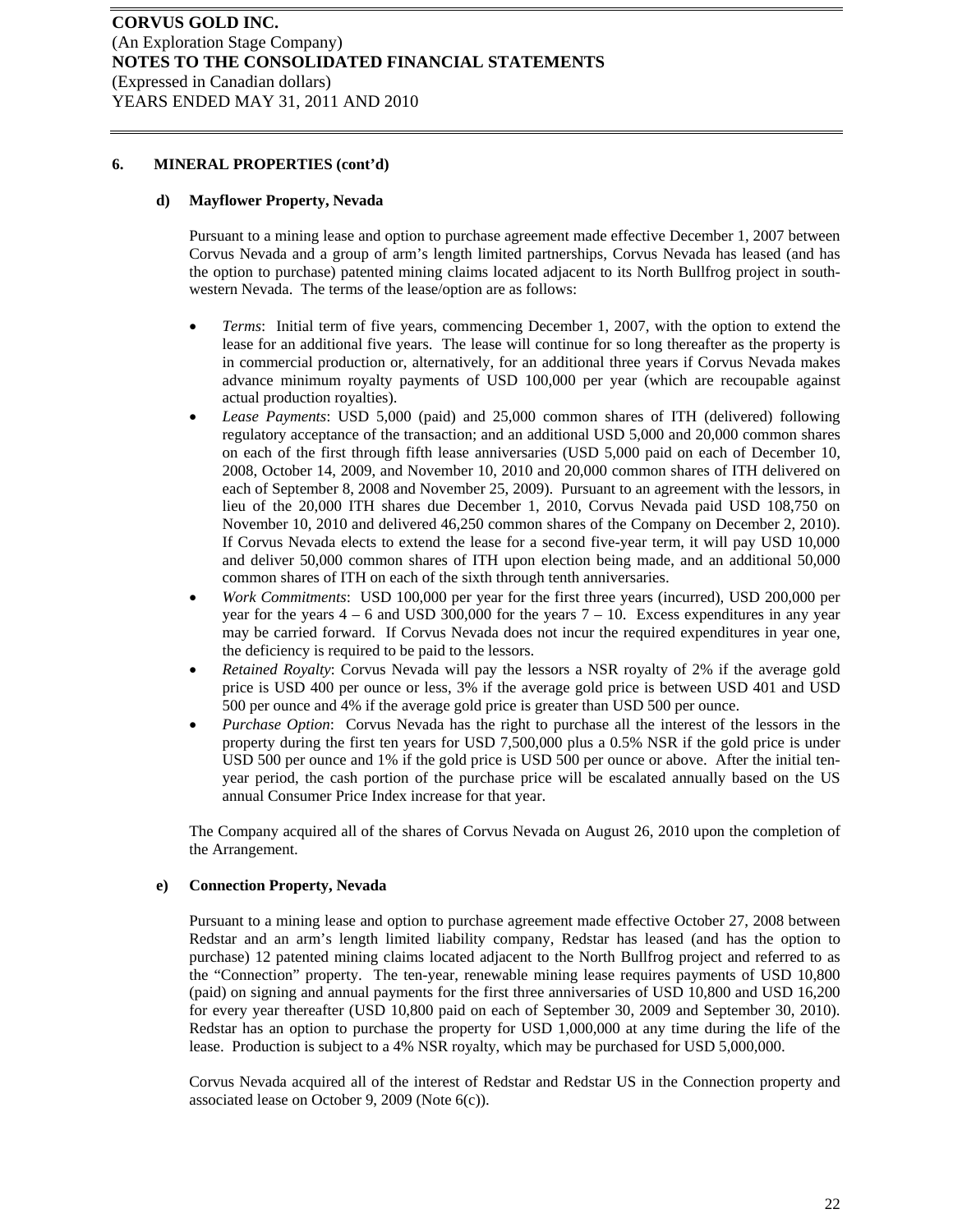# **7. SHARE CAPITAL**

#### **Authorized**

Unlimited common shares without par value.

#### **Share issuances**

During the year ended May 31, 2011:

- (i) An aggregate of 33,614,010 shares were issued as a result of the Plan of Arrangement (note 1).
- (ii) On November 30, 2010 the Company closed a brokered private placement equity financing ("the Offering") and issued 6,500,000 common shares at a price of \$0.88 per common share for gross proceeds of \$5,720,000. In connection with the Offering, the agents received a cash commission equal to 5% of the gross proceeds raised through the Offering, amounting to \$286,000 in share issuance costs. As well, the Agents received Agents' Warrants equal to 5% of common shares issued in the Offering, being 325,000 Agents' Warrants. Each Agents' Warrant is exercisable to acquire one common share of the Company at a price of \$1.10 until November 30, 2012. The SBC associated with the Agents Warrants is \$145,084.
- (iii) On November 30, 2010 the Company closed a non-brokered private placement equity financing and issued 1,500,000 common shares at a price of \$0.88 per common share for gross proceeds of \$1,320,000. A finder's fee equal to 5% of the proceeds raised from the sale of 500,000 common shares was paid, amounting to \$22,000. In connection with the financing, the Company paid an additional \$116,140 in share issuance costs.
- (iv) On December 2, 2010, the Company issued 46,250 common shares in connection with the lease on the Mayflower property (note 6(d)), with a fair value of \$43,475.

#### **Warrants**

Warrant transactions are summarized as follows:

|                            | 2011      |   |                       | 2010                         |    |                       |
|----------------------------|-----------|---|-----------------------|------------------------------|----|-----------------------|
|                            |           |   | Weighted              |                              |    | Weighted              |
|                            | Number of |   | Average               | Number of                    |    | Average               |
|                            | Warrants  |   | <b>Exercise Price</b> | Warrants                     |    | <b>Exercise Price</b> |
| Balance, beginning of year |           | S | -                     | -                            | \$ |                       |
| Issued (Agents' Warrants)  | 325,000   |   | 1.10                  | $\overline{\phantom{0}}$     |    |                       |
| Balance, end of year       | 325,000   |   | 1.10                  | $\qquad \qquad \blacksquare$ | S  |                       |

Warrants outstanding are as follows:

|                    | 2011     |           |                                | 2010      |
|--------------------|----------|-----------|--------------------------------|-----------|
|                    | Exercise | Number of | Exercise                       | Number of |
| <b>Expiry Date</b> | Price    | Warrants  | Price                          | Warrants  |
|                    |          |           |                                |           |
| November 30, 2012  | $.10 -$  | 325,000   | $\overline{\phantom{a}}$<br>۰D |           |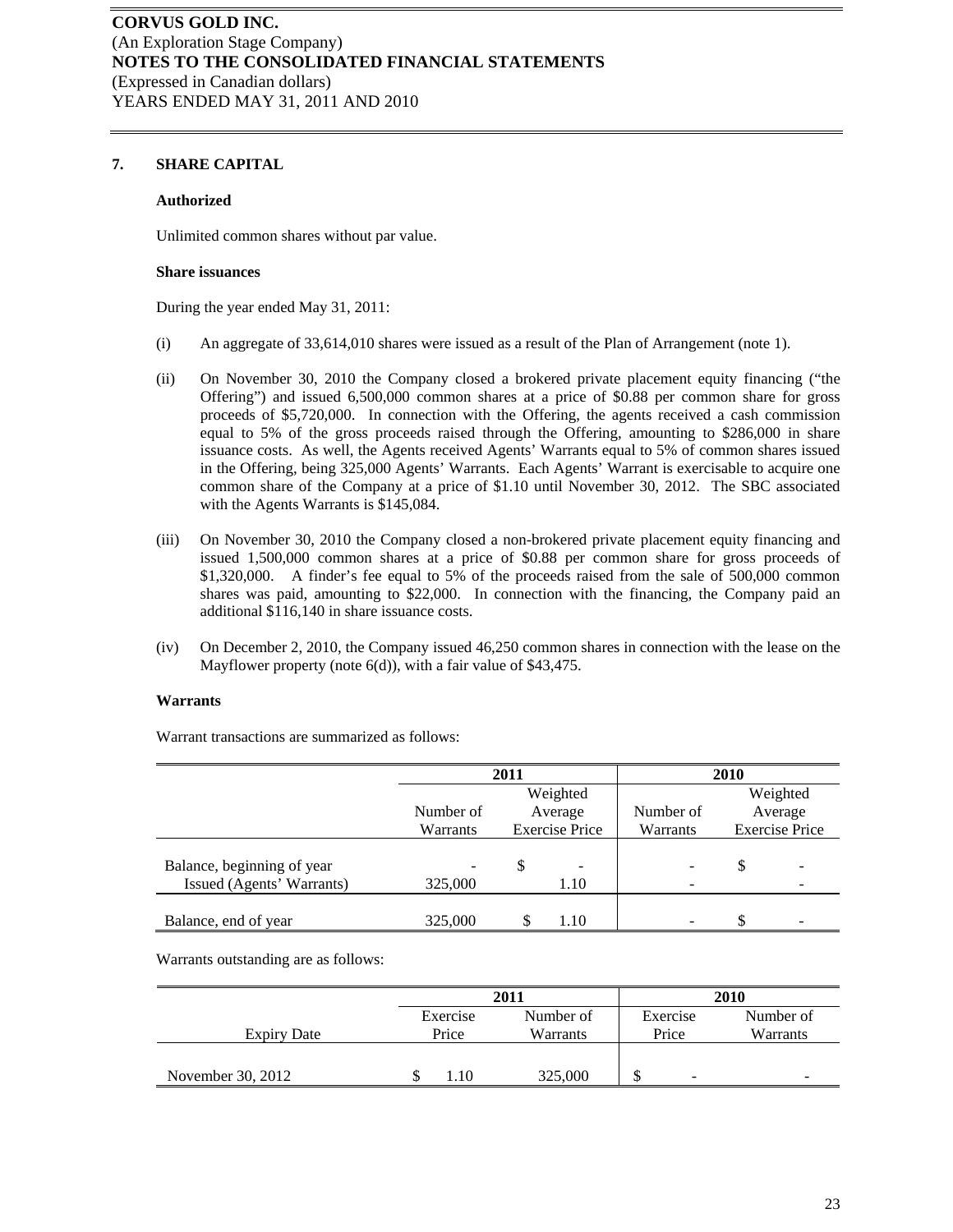### **7. SHARE CAPITAL (cont'd)**

#### **Options and SBC**

Stock options awarded to employees and non-employees by the Company are measured and recognized in the Consolidated Statement of Operations and Comprehensive Loss or added to mineral properties at the fair value of the award. The fair value of all forms of stock-based compensation is charged to operations or capitalized to mineral properties over the vesting period of the options granted. Fair value is estimated using the Black-Scholes Option Pricing Model.

SBC compensation amounts included in the consolidated financial statements and related to options granted prior to August 26, 2010 represent an allocation of ITH's related stock-based compensation amounts on a direct basis for employees and non-employees working directly on the Spin-out Properties and on a pro rata basis for head office employees and directors as outlined in note 1.

The Company has adopted an incentive stock option plan (the "2010 Plan"). The essential elements of the 2010 Plan provide that the aggregate number of common shares of the Company's capital stock that may be made issuable pursuant to options granted under the 2010 Plan may not exceed 10% of the number of issued shares of the Company at the time of the granting of the options. Options granted under the 2010 Plan will have a maximum term of ten years. The exercise price of options granted under the 2010 Plan will not be less than the discounted market price of the common shares (defined as the last closing market price of the Company's common shares immediately preceding the issuance of a news release announcing the granting of the options, less the maximum discount permitted under applicable stock exchange policies), or such other price as may be agreed to by the Company and accepted by the Toronto Stock Exchange. Options granted under the 2010 Plan vest immediately, unless otherwise determined by the directors at the date of grant.

Pursuant to the 2010 Plan, on September 8, 2010 the Company granted incentive stock options to directors, officers, employees and consultants of the Company to purchase 3,000,000 common shares in the capital stock of the Company. The options are exercisable on or before September 8, 2012 at a price of \$0.75 per share.

On January 20, 2011, the Company granted incentive stock options to directors, officer and consultants of the Company to purchase 390,000 common shares in the capital stock of the Company. The options are exercisable on or before January 20, 2013 at a price of \$0.82 per share.

On May 31, 2011 the Company granted incentive stock options to a consultant of the Company to purchase 100,000 common shares in the capital stock of the Company. The options are exercisable on or before May 30, 2013 at a price of \$0.69 per share.

A summary of the status of the stock option plan as of May 31, 2011, and changes during the year is presented below:

|                            | 2011      |   |                       |                              | 2010 |                          |
|----------------------------|-----------|---|-----------------------|------------------------------|------|--------------------------|
|                            |           |   | Weighted              |                              |      | Weighted                 |
|                            | Number of |   | Average               | Number of                    |      | Average                  |
|                            | Options   |   | <b>Exercise Price</b> | Options                      |      | <b>Exercise Price</b>    |
| Balance, beginning of year |           | S | -                     | $\overline{\phantom{a}}$     | \$   |                          |
| Granted                    | 3,490,000 |   | 0.76                  | $\qquad \qquad \blacksquare$ |      |                          |
| Balance, end of year       | 3,490,000 |   | 0.76                  | ۰                            | \$   | $\overline{\phantom{0}}$ |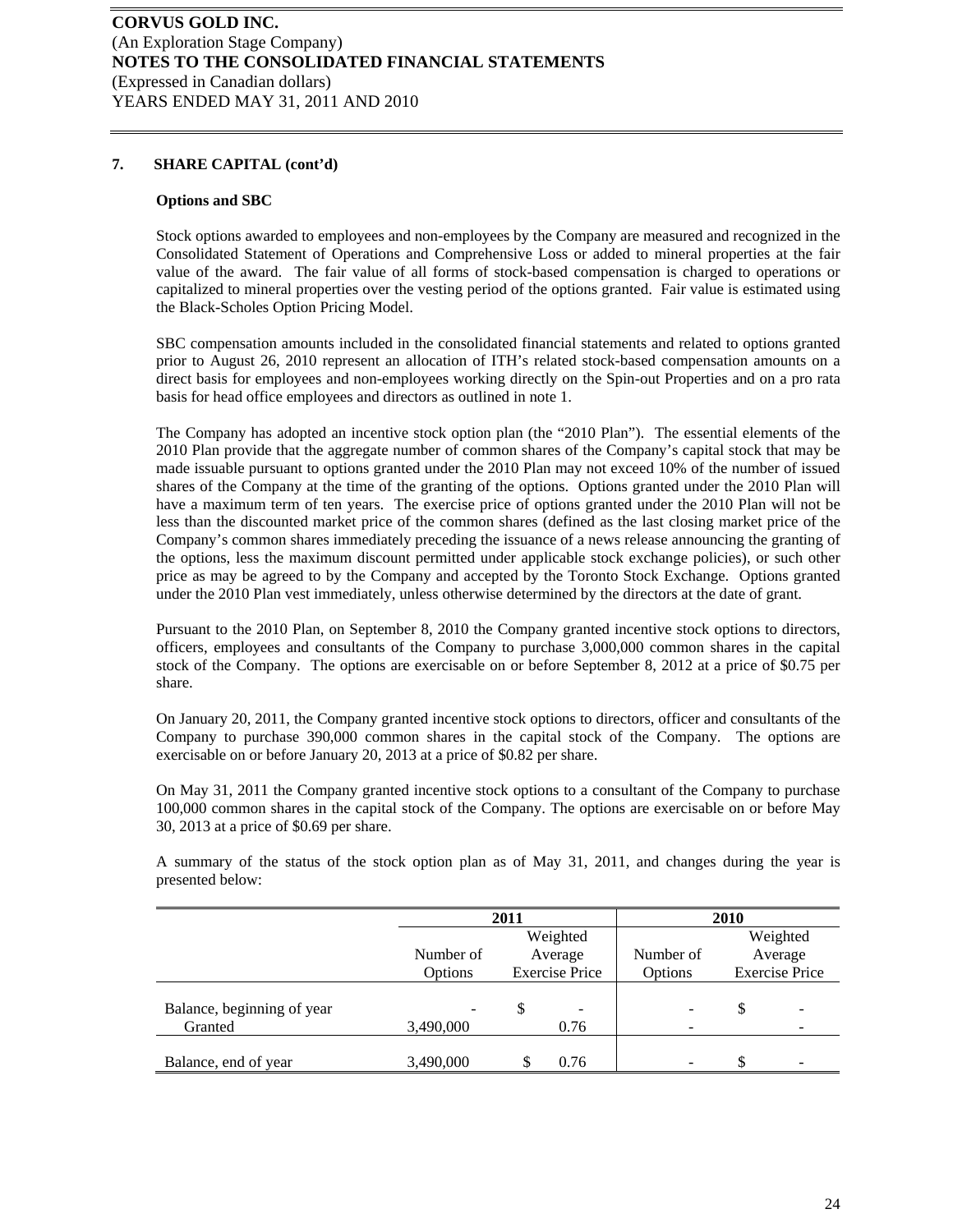# **7. SHARE CAPITAL (cont'd)**

#### **Options and SBC (cont'd)**

Stock options outstanding are as follows:

|                    |          | 2011      |             |          | 2010      |             |
|--------------------|----------|-----------|-------------|----------|-----------|-------------|
|                    | Exercise | Number of |             | Exercise | Number of |             |
| <b>Expiry Date</b> | Price    | Options   | Exercisable | Price    | Options   | Exercisable |
|                    |          |           |             |          |           |             |
| September 8, 2012  | \$0.75   | 3,000,000 | 3,000,000   |          |           |             |
| January 20, 2013   | \$0.82   | 390,000   | 390,000     |          |           |             |
| May 31, 2013       | \$0.69   | 100,000   | 100,000     |          |           |             |
|                    |          |           |             |          |           |             |
|                    |          | 3,490,000 | 3,490,000   |          |           |             |

SBC compensation amounts included in the consolidated financial statements and related to options granted prior to August 26, 2010 represent an allocation of ITH's related stock-based compensation amounts on a direct basis for employees and non-employees working directly on the Spin-out Properties and on a pro rata basis for head office employees and directors amounted to \$821,171. The Company uses the fair value method for determining SBC expense for all options granted during the fiscal years. The fair value of options granted was \$1,455,074, determined using the Black-Scholes option pricing model based on the following weighted average assumptions:

|                          | 2011 Grants | 2010 Grants |
|--------------------------|-------------|-------------|
|                          |             |             |
| Risk-free interest rate  | 1.45%       | <b>NA</b>   |
| Expected life of options | 2 years     | <b>NA</b>   |
| Annualized volatility    | 100%        | <b>NA</b>   |
| Dividend yield           | $0.0\%$     | <b>NA</b>   |
| Exercise price           | \$0.76      | NA          |

|                                                 | Weighted average fair value of options<br>granted |             |  |
|-------------------------------------------------|---------------------------------------------------|-------------|--|
|                                                 | 2011                                              | <b>2010</b> |  |
|                                                 |                                                   |             |  |
| Exercise price                                  |                                                   |             |  |
| exceeds                                         | \$0.41                                            |             |  |
| less than                                       | \$0.42                                            |             |  |
| The market price of the stock on the grant date |                                                   |             |  |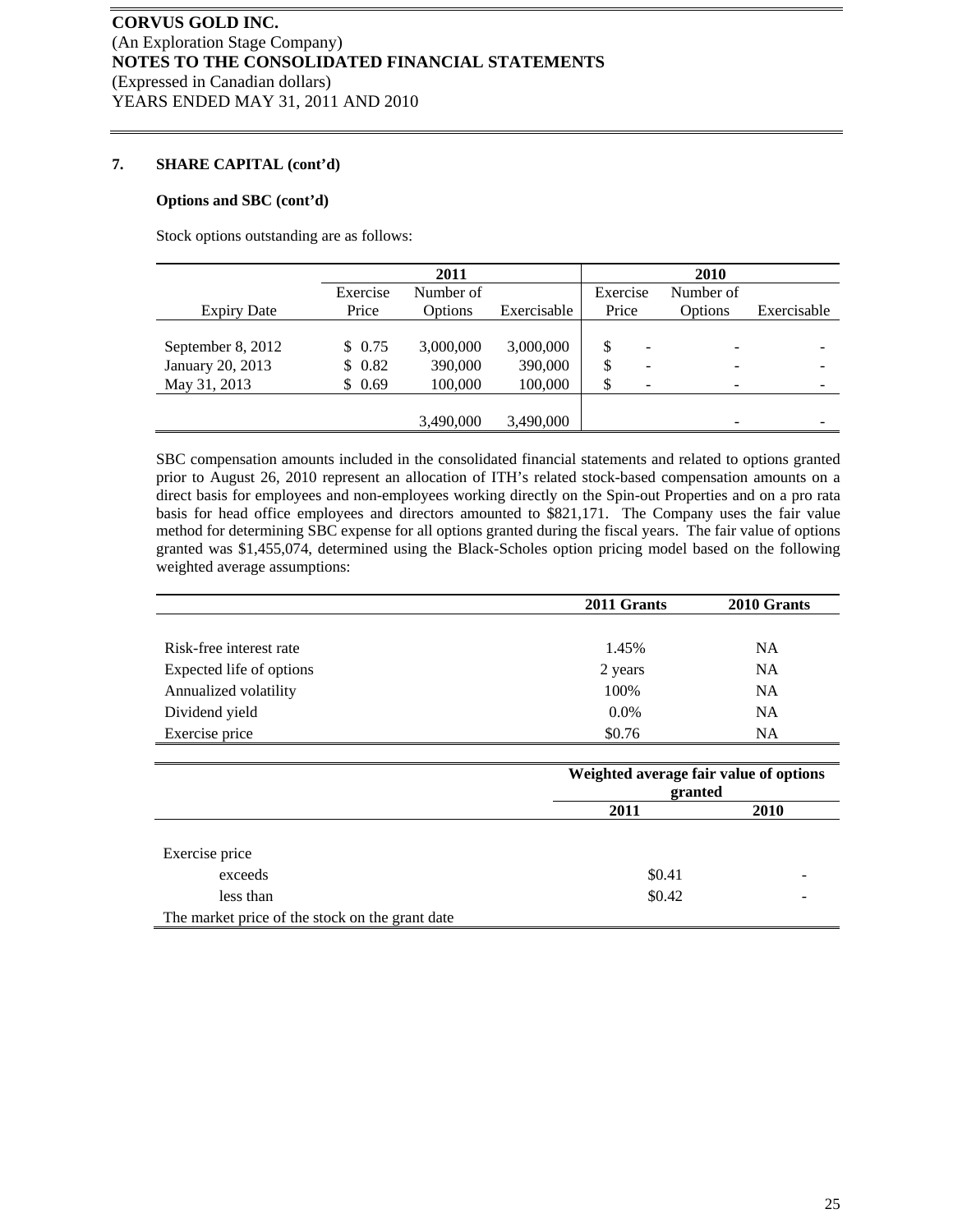# **7. SHARE CAPITAL (cont'd)**

# **Options and SBC (cont'd)**

Stock-based compensation has been allocated as follows:

|                                             | 2011            |    | 2010      |
|---------------------------------------------|-----------------|----|-----------|
|                                             |                 |    |           |
| Consulting                                  | \$<br>1,418,972 | -S | 964,235   |
| Investor relations                          | 274,387         |    | 207,781   |
| Professional fees                           | 93,677          |    | 17,405    |
| Wages and benefits                          | 415,723         |    | 1,051,942 |
|                                             | 2,202,759       |    | 2,241,363 |
| Mineral properties – Geological/geophysical | 73,486          |    |           |
|                                             |                 |    |           |
|                                             | \$<br>2,276,245 | S  | 2,241,363 |

# **8. INCOME TAXES**

A reconciliation of income taxes at statutory rates with the reported taxes is as follows for the years ended May 31:

|                                                                                 | 2011                        |   | 2010              |
|---------------------------------------------------------------------------------|-----------------------------|---|-------------------|
| Loss before income taxes                                                        | \$<br>(2,804,099)           | S | (3,603,369)       |
| Statutory Canadian corporate tax rate                                           | 27.67%                      |   | 29.38%            |
| Income tax recovery at statutory rates<br>Stock-based compensation              | \$<br>(775, 894)<br>400,262 | S | (1,058,670)       |
| Unrecognized items for tax purposes<br>Effect of tax rate change                | 262,189<br>7,078            |   | 1,177,992<br>39   |
| Difference in tax rates in other jurisdictions<br>Change in valuation allowance | (9,252)<br>115,617          |   | (119, 928)<br>567 |
|                                                                                 |                             |   |                   |

The significant components of the Company's future income tax assets are as follows:

|                                                 | 2011        |   | 2010       |
|-------------------------------------------------|-------------|---|------------|
| Future income tax assets (liabilities)          |             |   |            |
| Property and equipment                          | \$<br>2.496 | S |            |
| Share issuance costs                            | 113,845     |   |            |
| Non-capital losses available for future periods | 476,677     |   | 335,096    |
| Cumulative eligible capital                     | 385         |   | 385        |
|                                                 | 593,403     |   | 335,481    |
| Valuation allowance                             | (593, 403)  |   | (335, 481) |
|                                                 |             |   |            |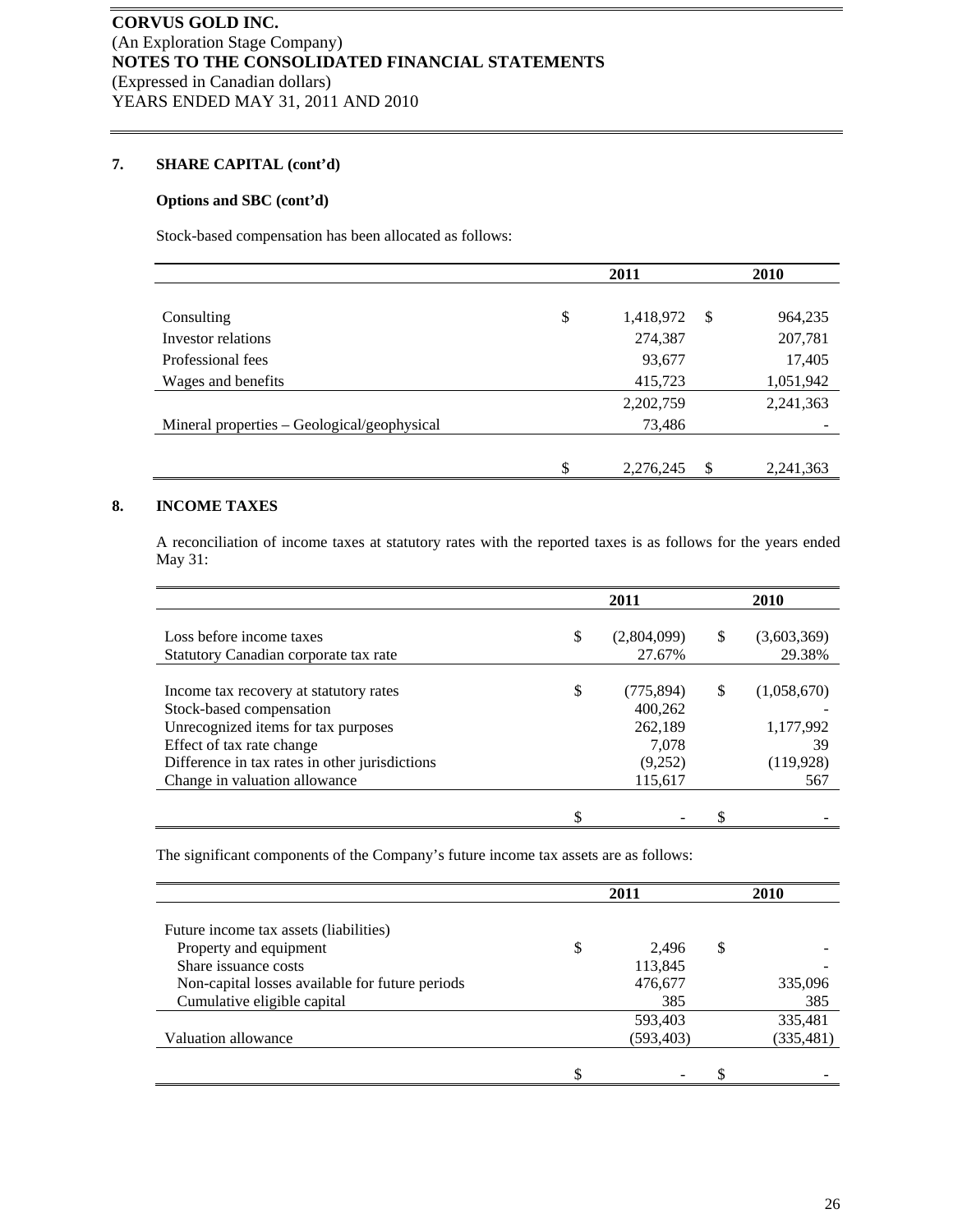#### **8. INCOME TAXES (cont'd)**

At May 31, 2011, the Company has available non-capital tax losses for Canadian income tax purposes of approximately \$379,000 and net operating loss for US tax purposes of approximately \$1,123,000 available for carry-forward to reduce future years' taxable income, if not utilized, expiring as follows:

|      | Canada |                              |    | <b>United States</b> |  |  |
|------|--------|------------------------------|----|----------------------|--|--|
| 2029 | \$     | $\qquad \qquad \blacksquare$ | Φ  | 985,000              |  |  |
| 2031 |        | 379,000                      |    | 138,000              |  |  |
|      | \$     | 379,000                      | \$ | 1,123,000            |  |  |

In addition, the Company has available mineral resource expenses that are related to the Company's exploration activities in the United States of approximately \$15,110,000, which may be deductible for US tax purposes. Future tax benefits, which may arise as a result of applying these deductions to taxable income, have not been recognized in these accounts due to the uncertainty of future taxable income.

# **9. RELATED PARTY TRANSACTIONS**

During the year ended May 31, 2011, the Company paid or accrued \$241,876 (2010 - \$520,310) in consulting, investor relations, wages and benefits to officers, directors and companies controlled by directors of the Company and \$13,210 (2010 - \$14,494) in rent and administration to a company with common officers and directors. Professional fees of \$39,367 (2010 - \$14,533) were paid to a company related to an officer of the Company. Geological/geophysical deferred mineral property expenditures of \$3,600 (2010 - \$nil) were paid to a company related to a director of the Company. These figures do not include stock-based compensation (note 7).

At May 31, 2011, included in accounts payable and accrued liabilities was \$20,983 (May 31, 2010 - \$Nil) in expenses owing to a company related by common directors and officers and \$725 (May 31, 2010 - \$Nil) in expenses owing to officers of the Company.

These amounts were unsecured, non-interest bearing and had no fixed terms of repayment. Accordingly, fair value could not be readily determined.

These transactions with related parties have been valued in these financial statements at the exchange amount, which is the amount of consideration established and agreed to by the related parties.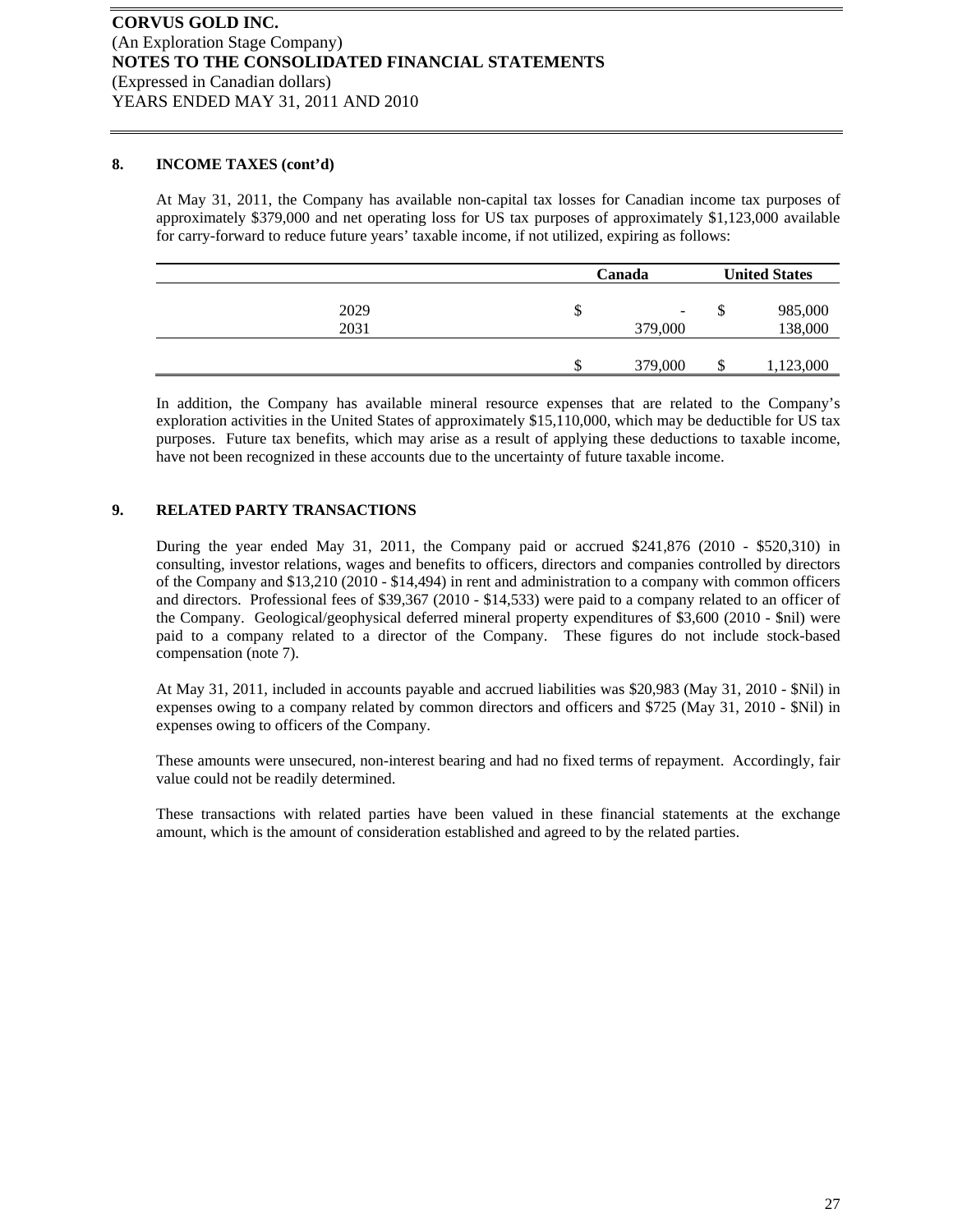# **10. GEOGRAPHIC SEGMENTED INFORMATION**

The Company operates in one industry segment, the mineral resources industry, and in two geographical segments, Canada and the United States. All current exploration activities are conducted in the United States. The significant asset categories identifiable with these geographical areas are as follows:

|                                                | 2011   |                |               |              |       |              | 2010             |                          |                      |    |              |  |
|------------------------------------------------|--------|----------------|---------------|--------------|-------|--------------|------------------|--------------------------|----------------------|----|--------------|--|
|                                                |        | United         |               |              |       |              |                  |                          |                      |    |              |  |
|                                                | Canada |                | <b>States</b> |              | Total |              | Canada           |                          | <b>United States</b> |    | Total        |  |
| Mineral properties<br>Property and             | \$     | $\blacksquare$ |               | \$15,110,358 |       | \$15,110,358 | \$               | $\overline{\phantom{a}}$ | \$12,245,690         |    | \$12,245,690 |  |
| equipment                                      | \$     |                | \$            | 44,872       | \$    | 44,872       | \$               |                          |                      |    |              |  |
|                                                |        |                |               |              |       |              |                  |                          |                      |    |              |  |
|                                                |        |                |               |              |       |              | 2011             |                          |                      |    | 2010         |  |
|                                                |        |                |               |              |       |              |                  |                          |                      |    |              |  |
| Net loss for the year $-$ Canada               |        |                |               | \$           |       |              | $(3,020,565)$ \$ |                          | (2,752,594)          |    |              |  |
| Net loss (income) for the year – United States |        |                |               |              |       |              | 216,466          |                          | (850,775)            |    |              |  |
| Net loss for the year                          |        |                |               |              |       |              |                  |                          | (2,804,099)          | \$ | (3,603,369)  |  |

# **11. CAPITAL MANAGEMENT**

The Company manages its capital structure, being its share capital, and makes adjustments to it, based on the funds available to the Company, in order to support future business opportunities. The Board of Directors does not establish quantitative return on capital criteria for management, but rather relies on the expertise of the Company's management to sustain future development of the business.

The Company currently has no significant source of revenues. As such, the Company is dependent upon external financings to fund activities. In order to carry future projects and pay for administrative costs, the Company will spend its existing working capital and raise additional funds as needed. Management reviews its capital management approach on an ongoing basis and believes that this approach, given the relative size of the Company, is reasonable.

There were no changes in the Company's approach to capital management during the year ended May 31, 2011. The Company is not subject to externally imposed capital requirements.